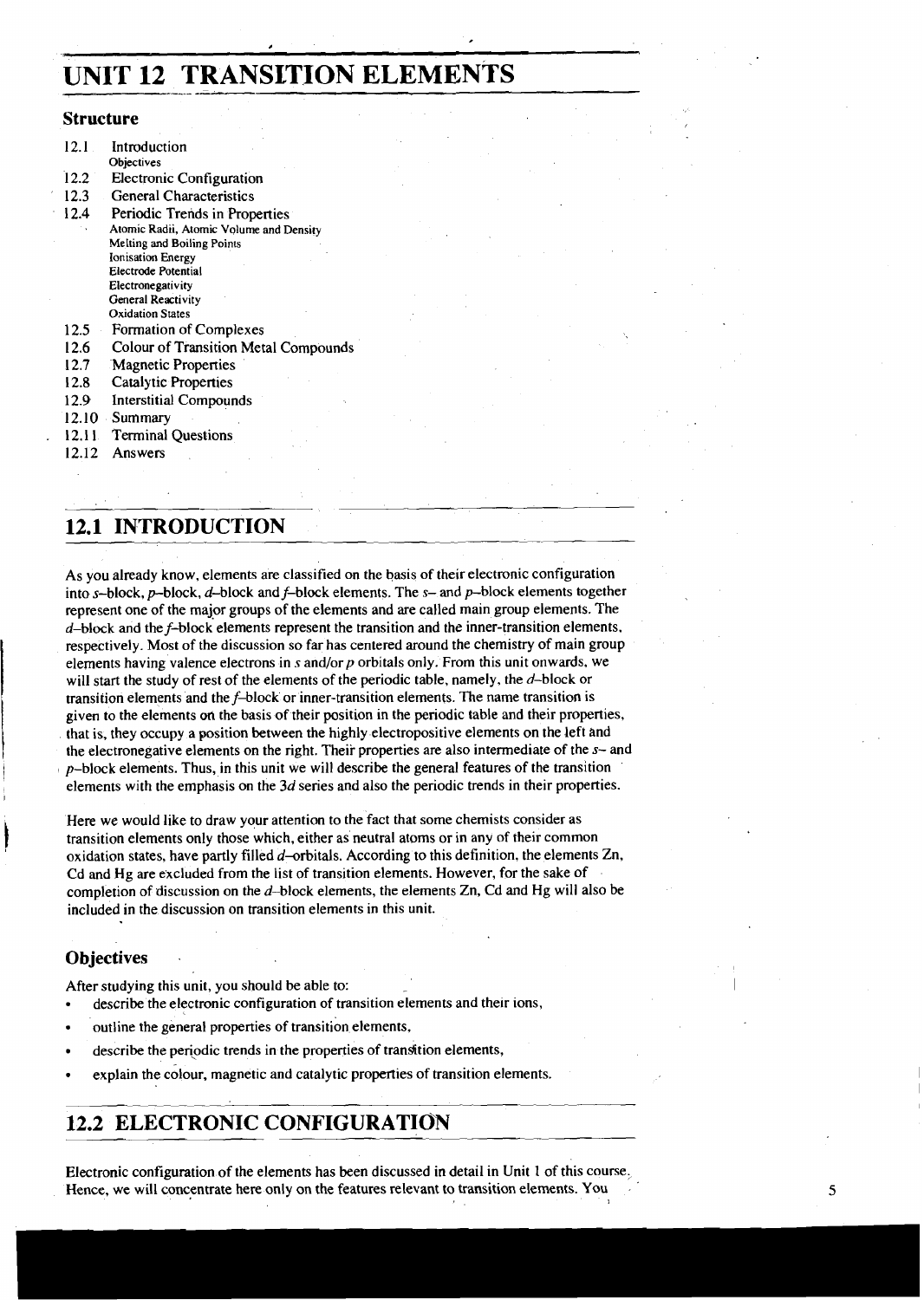**d and f Block Elements** already know that the electronic configuration of the argon atom is  $1s^2 2s^2 2p^6 3s^2 3p^6$ . In atoms of the successive elements from potassium to zinc, electrons can enter either *3d* or **4s**  levels. In potassium and calcium atoms the differentiating electrons enter the **4s** level, so the electronic configuration of calcium can be written as  $[Ar]4s^2$ . At scandium the 3d level begins to fill instead of  $4p$  and the resulting configuration of the atoms of transition elements is shown in Table 12.1. The electronic configuration of the ions can be obtained by removing first the outer s electrons of the atom and then the outer *d* electrons until the total number of electrons removed is equal to the charge on the ion. For example  $Ni<sup>2+</sup>$  will have the configuration as  $[Ar]3d^8$ .

| Eiement | Free<br>atom       | Free<br>$M^{2+}$ ion | Element | Free<br>atom        | Free<br>$M^{2+}$ ion |
|---------|--------------------|----------------------|---------|---------------------|----------------------|
| ⊦Sc     | $[Ar]3d^14s^2$     | [Ar] $3d1$           | Fe      | $[Ar]3d^6 4s^2$     | [Ar] $3d^6$          |
| Ti      | $[Ar]3d^24s^2$     | [Ar] $3d^2$          | 'Co     | [Ar] $3d^74s^2$     | [Ar] $3d^7$          |
| V       | $[Ar]3d^34s^2$     | [Ar] $3d^3$          | Ni      | $[Ar]3d^{8}4s^{2}$  | [Ar] $3d^8$          |
| Cr      | $[Ar]3d^{5}4s^{1}$ | [Ar] $3d^4$          | Cu      | $[Ar]3d^{10}4s^{1}$ | [Ar] $3d^9$          |
| Mn      | [Ar] $3d^54s^2$    | [Ar] $3d^5$          | Zn      | $[Ar]3d^{10}4s^2$   | [Ar] $3d^{10}$       |

| Table 12.1: Electronic configurations of the free atoms and dipositive ions of the first transition series |  |
|------------------------------------------------------------------------------------------------------------|--|
|------------------------------------------------------------------------------------------------------------|--|

Now you may ask as to why the electrons in potassium enter 4s level rather than 3d and then later (from Sc to Cu) why  $3d$  levels are filled prior to  $4p$  level.

The radial dependence of the *d* orbitals is responsible for this order of filling of electrons in these elements. Fig. 12.1 shows the plot of radial probability functions introduced in Unit 2 of Atoms and Molecules course for a *3d* and **4s** electron in the hydrogen atom. Let us assume that the radial probability functions for *3d* and 4s electron in a multi electron atom follow the same pattern as in the hydrogen atom.



**Fig. 12.1: Radial probability functions for** *3d* **and 4s orbitals in hydrogen atom. a,, the radius of first Bohr orbit is 52.9 pm.** 

You can see from Fig. 12.1 that significant humps in the 4s probability function occur close to the origin, and well inside the maximum of the *3d* probability function. This suggests that the 4s electron penetrates significantly into the argon core and spends an appreciable portion of its time close to the nucleus. The average nuclear charge experienced by the 4s electron is, therefore, higher than that experienced by the *3d* electron and thus after argon, in potassium and calcium the electrons enter the 4s orbital rather than the *3d.* As these twc electrons are added the nuclear charge is also increased by two units. As the *3d* orbitals penetrate the 4s orbital more than the **4p** orbitals can penetrate the 4s orbital, the net result'is that the effective nuclear charge for the *3d* orbitals increases abruptly and they now drop well below the 4p orbitals to about the level of the 4s orbital. Moreover, as the atomic number increases, the *3d* probability maximum progressively moves closer to the core and they continue to drop in energy. The next elecm, therefore, enters the *3d* orbital prior *to* the  $4p$  orbital. The variation of the energies of the orbitals with increasing atomic number is shown very clearly in Fig. 12.2.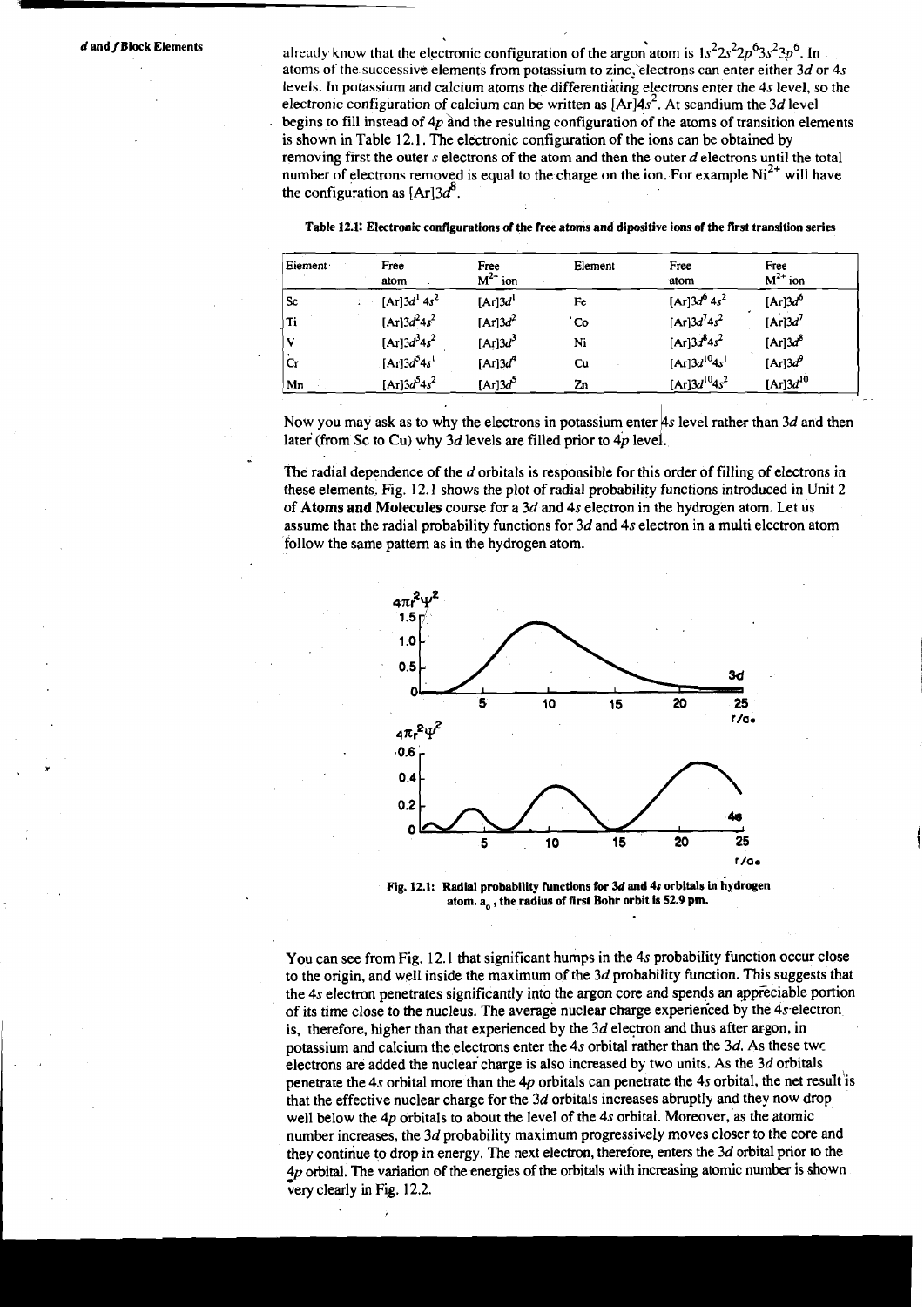$\overline{7}$ 



**Fig. 12.2: The variation of the energies of atomic orbitals with increasing atomic number in neutral atoms** 

This process continues until the entire  $3d$  shell is filled. Thus at Zn we have the configuration  $[Ar]4s^23d^{10}$ . Thereafter, the next lowest available orbitals are  $4p$  which get filled in the next six elements. This same sequence of events for the filling of 5s and  $4d$ orbitals is repeated again in the elements following krypton in the second transition series. This series starts with Y and is completed at Cd having the configuration  $[Kr]4d^{10}5s^2$ . After xenon,  $[Kr]4d^{10}5s^25p^6$ , the next available orbitals are  $4f$ , 5d, 6s and 6p orbitals. The 4j orbitals are so slightly penetrating with respect to the xenon core that they have scarcely gained any stability, while the more penetrating 6s and  $6p$  levels have gained a good deal of stability. Hence, in the next two elements, electrons are added to 6s orbitals giving Cs and Ba, respectively. However, the 6s electrons do not shield the 4forbitals effectively, so the latter abruptly feel an increase in effective nuclear charge and thus suffer a steep drop in energy (Fig. 12.2). At the same time, with the addition of electrons in the 6s orbital, the  $5d$ orbitals also drop in energy in the same manner as the  $3d$  ones. This creates a situation in which  $5d$  and  $4f$  orbitals are of almost the same energy. The next electron in lanthanum thus enters the 5d orbital, but in the following element cerium, the electronic configuration is [Xe] $6s<sup>2</sup> 5d<sup>1</sup> 4f<sup>1</sup>$ . The electrons then continue to be added to the 4f orbital till we reach ytterbium which has the configuration [Xe]6s<sup>2</sup>4f<sup>14</sup>. Now with the 6s and 4f shells full, the next lowest levels are the 5d's. Hence from luteciurn onwards, the electrons enter the 5d orbital. This continues till we reach mercury which has the configuration  $[Xe]6s^24f^{14}5d^{10}$ .<br>The electronic configurations of transition elements of 4d and 5d transition series are given in Table 12.2.

If the filling of the orbitals in transition elements takes place through the above scheme, then you may wonder why in the case of some elements e.g., Cr & Cu (belonging to the first transition serids) and Mo & Ag (belonging to the second transition series) the electronic configuration is written as  $[Ar]3d^54s^1 \& [Ar]3d^{10}4s^1$  and  $[Kr]4d^55s^1 \& [Kr]4d^{10}5s^1$ , respectively. This is because these configurations are considered to give more stability to the elements, rather than [Ar]3d<sup>4</sup>4s<sup>2</sup> & [Ar]3d<sup>9</sup>4s<sup>2</sup> and [Kr]4d<sup>4</sup>5s<sup>2</sup> & [Kr]4d<sup>9</sup>5s<sup>2</sup>, respectively. This apparent stability can be associated with the high stability of exactly half filled and completely filled orbitals. Half-filled and completely-filled orbitals have an exchange energy considerably greater than the exchange energies associated with any other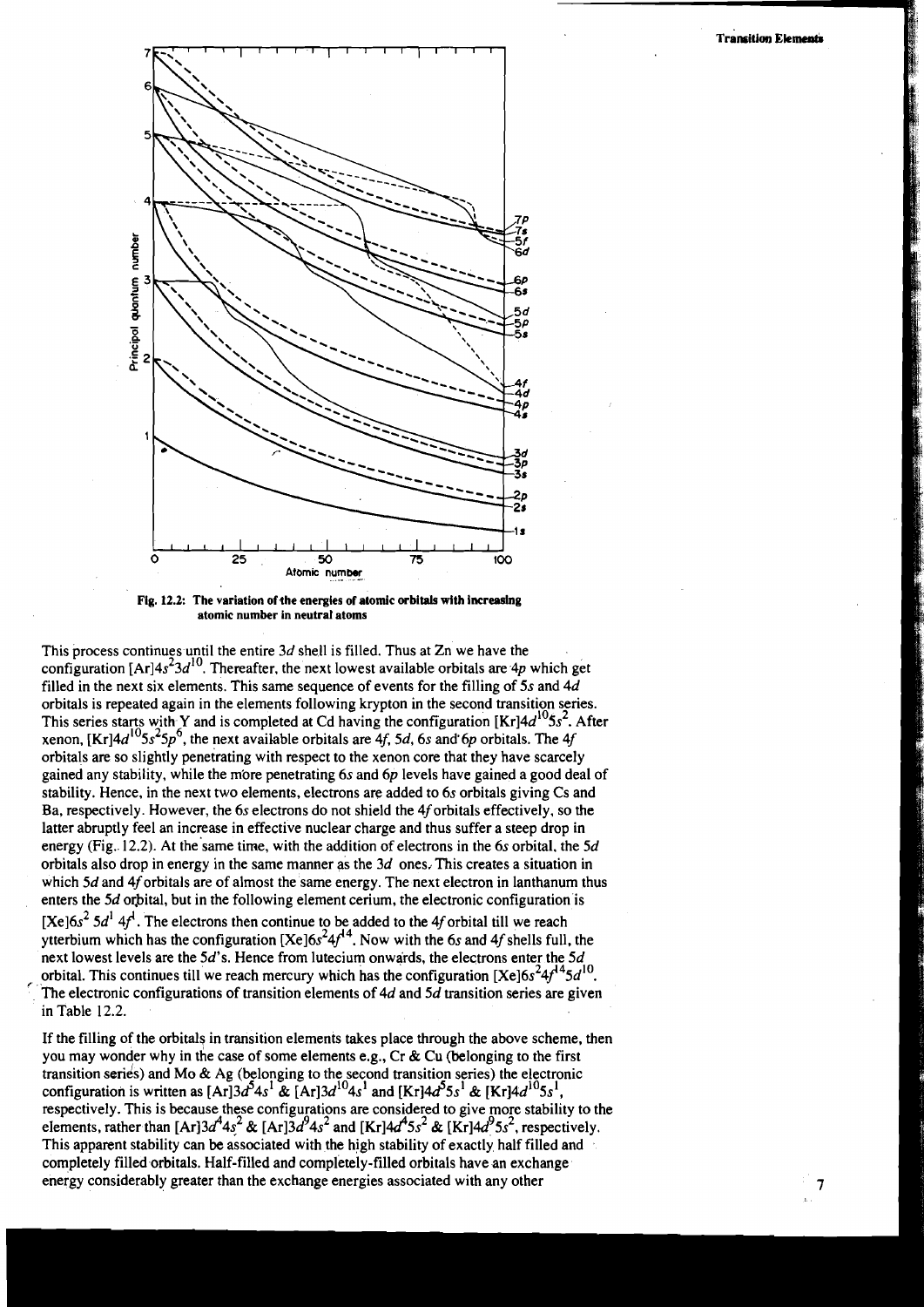A and f Block Elements configuration. This exchange energy is the driving force for these configurations to take an electron out of turn in order to achieve or maintain the half-filled or completely-filled or completely-fi configuration. Also these configurations provide the most symmetrical distribution of electrons which suffer the minimum mutual repulsion.

| second transition series     | Elements of                            |                | Elements of<br>third transition series |    |
|------------------------------|----------------------------------------|----------------|----------------------------------------|----|
| Y                            | $[Kr]$ 4d <sup>1</sup> 5s <sup>2</sup> | La             | $[Xe]5d^16s^2$                         |    |
| Zr                           | $[Kr] 4d^25s^2$                        | Hf             | [Xe] $4f^{14}5d^26s^2$                 |    |
| Nb                           | $[Kr]4d^45s^1$                         | $\cdot$ Ta     | $[Xe]4f^{14}5d^36s^2$                  | Ÿ, |
| Mo                           | $[\mathrm{Kr}]4d^55s^1$                | W              | $[Xe]4f^{14}5d^{4}6s^{2}$              |    |
| $\operatorname{\mathsf{TC}}$ | $[\mathrm{Kr}]4d^{6}5s^{1}$            | Re             | [Xe] $4f^{14}5d^{5}6s^{2}$             |    |
| Ru                           | [Kr] $4d^{7}5s^{1}$                    | Os             | $[Xe]4f^{14}5d^{6}6s^{2}$              |    |
| Rh                           | $[Kr]4d^{8}5s^{1}$                     | $\mathbf{Ir}$  | [Xe] $4f^{14}5d^{7}6s^{2}$             |    |
| Pd                           | [Kr] $4d^{10}5s^{0}$                   | P <sub>t</sub> | $[Xe]4f^{14}5d^{9}6s^{1}$              |    |
| Ag                           | $[Kr]4d^{10}5s'$                       | Au             | $[Xe]4f^{14}5d^{10}6s^1$               |    |
| Cd                           | [Kr] $4d^{10}5s^2$                     | Hg             | $[Xe]4f^{14}5d^{10}6s^2$               |    |
|                              |                                        |                |                                        |    |
| <b>Exchange Energy</b>       |                                        |                |                                        |    |

#### **I Table 12.2: Electronic configurations of elements of the second and third transition series**

The exchange energy for any configuration is proportional to the total number of possible pairs of electrons with parallel spin in any orbital, i.e.,  $E_{ex} = K \times P$ , where K is a constant and  $P$  is the number of possible pairs of electrons with parallel spin. If n is the number of electrons with parallel spin for any configuration, P will be equal to  ${}^{n}C_{2}$ . Accordingly values of  $P$  for different values of n are given below :

| $P$ 0 1 3 6 10 15 21 |  |  |  |  |  |
|----------------------|--|--|--|--|--|

Let us compare the exchange energy for two possible configurations  $3d^4 4s^2$  and  $3d^5 4s^1$  for chromium.



Electrons present in 4s orbital in two configurations contribute nothing to exchange energy as they do not constitute any pair with parallel spin. Four unpaired  $d$ -electrons in first configuration can make six pairs of electrons with parallel spin and thus contribute  $6K<sup>2</sup>$ towards exchange energy whereas five unpaired d-electrons in second configuration contribute 10K towards exchange energy because they can constitute 10 combinations **of**  pairs of electrons with parallel spin. This gain of  $4K$  in exchange energy would favour the  $3d<sup>5</sup>4s<sup>1</sup>$  configuration for chromium. But, you should remember that in achieving this configuration, there would be loss of energy in promoting an electron from 4s to 3d orbital. In case of chromium the gain in exchange energy is more than the loss in energy and therefore,  $3d^54s^1$  is the favoured configuration.

Similarly you can compare the exchange energies for two possible configurations  $3d^94s^2$  and  $3d^{10}4s^1$  for copper.



represented by upward arrows and the other has four electrons represented by downward arrows.

<sup>n</sup>C<sub>2</sub> is the number of combinations that we can make out of the n objects taking 2 at a time

| ${}^{n}C_{2} = \frac{1}{2!(n-2)!}$ |  |  |
|------------------------------------|--|--|
| where $n! = 1, 2, 3, 4 (n-1)$ . n  |  |  |
| $(p-2)! = 1, 2, 3, 4 (n-1) (n-2)$  |  |  |
| $2! = 1.2$                         |  |  |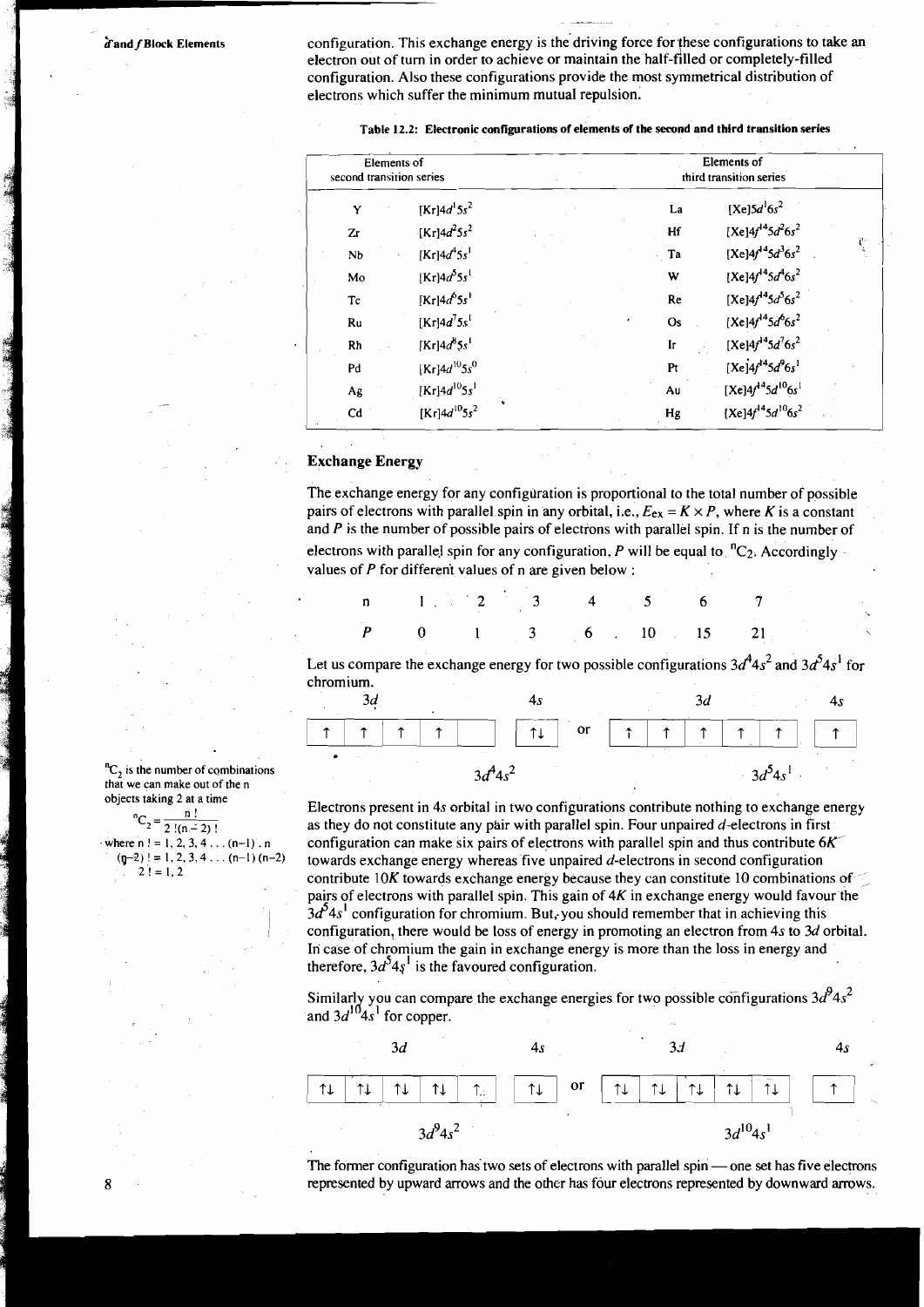These two sets of electrons will contribute **IOK** and *6K* i.e. a total *16K* towards exchange energy. On the other hand, the latter configuration has two sets of five electrons each with parallel spin which will contribute a total 20K towards exchange energy. Thus, there is a net gain of  $4K$  in exchange energy if copper has the configuration  $3d^{10}4s^1$ . However, in achieving this cbnfigumion, there will again be a loss in energy in promoting an electron from *4s* orbital to *3d*  orbital, which happens to be less than  $4K$ , the gain in exchange energy. Hence, the  $3d^{10}4s^1$  configuration becomes more stable than  $3d^94s^2$ .

It is also worth mentioning here that though the 4s orbitals are occupied before 3d orbitals, we cannot say that they are always more stable. In fact, the ionisation of the transition elements takes place by the loss of *ns* electrons first. What happens actually is that when the electron is ionised from any transition element, say the one from *3d* series, the effective nuclear charge experienced by the *3d* electrons is greatly enhanced over that of any *4s*  electron as a direct consequence of the greater stability attained by the *3d* orbitals in the due course of filling (cf. Fig. 12.2). Consequently, the *3d* orbitals are expected to drop significantly in energy below the *4s* orbital. Thus, ionisation of two or more electrons from an atom of a transition element will take place.with the removal of *s* electrons in preference to the delectrons.

Thus, we see that it is the net effect of all the forces, comprising nuclear-electronic attraction, shielding of one electron by others from the nuclear charge, inter-electronic repulsion and exchange forces, that determines the stability of the electronic configuration.

#### SAQ 1

In the given space, explain :

a) Why a transition series contains ten elements.

b) Which of the two orbitals, *3d* and *4s* has higher energy at potassium. 

**12.3 GENERAL CHARACTERISTICS** 

In the preceding section you have learnt the electronic configuration of the transition elements and their position in the periodic table. Based on these two, the transition elements have certain common properties, which are given below :

- All are metals and form alloys with one another and with other metallic elements.
- They are hard, strong, ductile, malleable, high melting and high boiling. They are good conductors of heat and electricity.
- Many of them are sufficiently electropositive to dissolve in mineral acids although  $a \cdot$ few are noble - that is, they have such low electrode potentials that they are unaffected by simple acids.
- They usually exhibit multiple oxidation states.
- They form coordination compounds/ions. In fact, the chemistry of the transition elements is mainly associated with the use of *d* as well as *s* and p orbitals in forming coordination compounds.
- The transition metal complexes are usually coloured.
- Most of their cor, ipounds are paramagnetic.
- Many of these elements and their compounds act as catalysts fcr chemical reactions.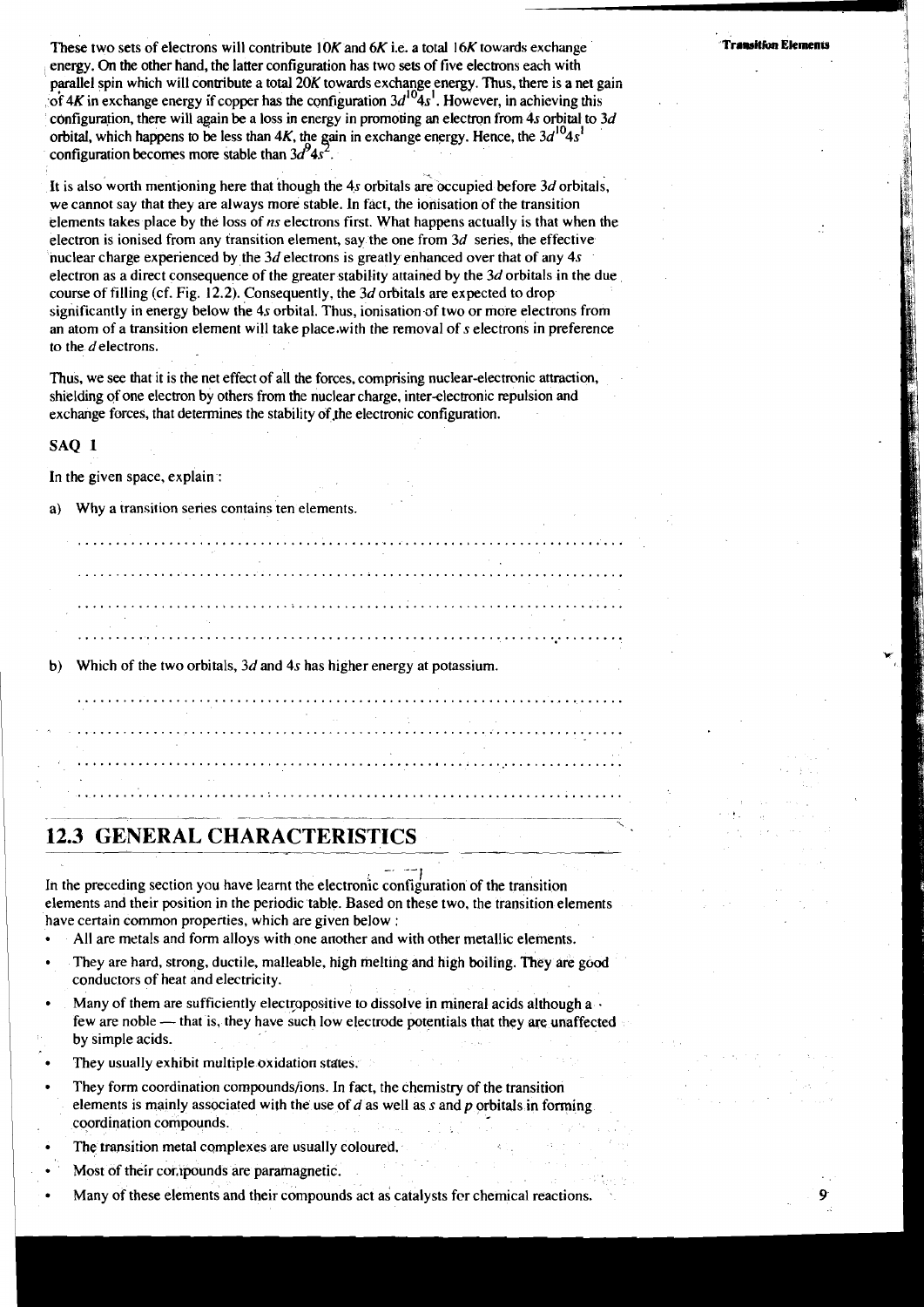Let us now study some of these properties and their periodic trends in detail.

## **12.4 PERIODIC TRENDS IN PROPERTIES**

In the previous section you have studied the important properties of transition metals in general. As you kndw the transition metals are an integral part of the periodic table, like the main group elements, the transition metals are also expected to exhibit periodicity in their properties. Let us see how their properties vary from one group to another and from one period to another.

Some of the important properties of the elements of  $3d$ - series are listed in Table 12.3. If you study the data in the Table carefully, you will notice thatalong a period, these properties vary much less from one element to the other as compared to the main group elements. Although, the horizontal similarity amongst the d-block elements is well marked, yet the chemistry of the elements of first transition series differs considerably from that of the elements of the second and third transition series, which are incidentally more similar to each other. This difference in the trends in the properties of d-block elements from those of  $s$ -and  $p$ -block elements arises from a basic difference in their electronic configuration. While in the building up of elements from lithium to fluorine, the electrons are added to the outermost shell, in the case of transition metals, the electrons are added to inner  $(n-1)d$ subshell. Let us see how this contributes to the variation in the properties of the elements.

| Table 12.3: Some properties of d-block elements |  |  |  |  |
|-------------------------------------------------|--|--|--|--|
|-------------------------------------------------|--|--|--|--|

| Table 12.3: Some properties of d-block elements     |                         |                                 |                                 |                                  |                                  |                                  |                              |                           |                                    |                     |
|-----------------------------------------------------|-------------------------|---------------------------------|---------------------------------|----------------------------------|----------------------------------|----------------------------------|------------------------------|---------------------------|------------------------------------|---------------------|
| Property                                            | Scandium<br>Sc<br>21    | <b>Titanium</b><br>Ti<br>22     | Vanadium<br>v<br>23             | Chromium<br>Cr<br>24             | Manganese<br>Mn<br>25            | Iron<br>Fe<br>26                 | Cobalt<br>Co<br>27           | Nickel -<br>Ni<br>28      | Copper<br>Cu<br>29                 | Zinc<br>2n<br>30    |
| Atomic weight 44.956                                |                         | 47.90                           | 50.942                          | 51.996                           | 54.938                           | 55.847                           | 58.933                       | 58.710                    | 63.54                              | 65.37               |
| Metallic<br>radius (pm)                             | 164                     | 147                             | 135                             | 130                              | 135                              | 126                              | 125                          | 125                       | 128                                | 137                 |
| *Ionic radius<br>(pm)                               | 81<br>$(3+)$            | 76, 68<br>$(3+) (4+)$           | 74, 60<br>$(3+) (4+)$           | 84,69<br>$(2+) (3+)$             | 80, 66<br>$(2+)$ $(3+)$          | 76,64<br>$(2+) (3+)$             | 74,63<br>$(2+)$ $(3+)$       | 72,62<br>$(2+)(3+)$       | 96.69<br>$(1+)(2+)$                | 74<br>$(2+)$        |
| Covalent<br>radius (pm)                             | 144                     | 132                             | 122                             | 118                              | 117<br>٠                         | 117                              | 116                          | 115                       | 117                                | 125                 |
| <b>Boiling</b> point<br>(K)                         | $-3000$                 | 3533                            | 3673                            | 2753                             | 2370                             | 3273                             | 3173                         | 3005                      | 2868                               | 1180                |
| Melting point<br>(K)                                | 1812                    | 1948                            | 2173                            | 2163                             | 1517                             | 1808                             | 1768                         | 1726                      | 1356                               | 692                 |
| Density<br>$10^3 \times \text{ kg m}^{-3}$          | 3.0                     | 4.5                             | 6.11                            | 7.2                              | 7.44                             | 7.86                             | 8.86                         | 8.90                      | 8.92                               | 7.13                |
| Electro-<br>negativity<br>(ANR)                     | 1.2                     | 1.3                             | 1.45                            | 1.55                             | 1.6                              | 1.65                             | 1.7                          | 1.75                      | 1.75                               | 1.65                |
| Ionisation 1st<br>2nd<br>energy<br>$(kJ mol-1)$ 3rd | 633<br>1235<br>2388     | 659<br>1309<br>2648             | 650<br>1414<br>2866             | 653<br>1591<br>2992              | 717.<br>1509<br>3259             | 762<br>1561<br>2958              | 759<br>1644<br>3230          | 736<br>1751<br>3391       | 745<br>1958<br>3556                | 906<br>1732<br>3828 |
| Electrode<br>Potential $(V)^+$                      | $\cdot$ (III)<br>$-2.1$ | $(III)$ $(IV)$<br>$-1.2 - 1.63$ | $(II)$ $(III)$<br>$-1.2 - 0.86$ | $(II)$ $(III)$<br>$-0.91 - 0.74$ | $(II)$ $(III)$<br>$-1.18 - 0.28$ | $(II)$ $(III)$<br>$-0.44 - 0.04$ | $(H)$ $(H)$<br>$-0.28 + 0.4$ | $(\mathbf{I})$<br>$-0.25$ | (I)<br>(II)<br>$+0.52 +0.34 -0.76$ | (II)                |

Values in parantheses refer to oxidation states of the metal,  $+$  (III) refers to couple M<sup>3+</sup>/M, etc.

### **12.4.1 Atomic Radii, Atomic Volume and Density**

,From Table 12.3, you can see that there is a gradual decrease in atomic radius across a row of transition elements. On passing from left to right, additional positive charges are placed on the nucleus and correspondingly electrons are added to the  $(n-1)d$  orbitals. As the As a full coverage of atomic size has electrons in the d orbitals shield the ns electrons and also themselves from the nuclear already been given in Unit 2 on Peri-<br>already been given in Unit 2 on Peri-<br>charge incompletely already been given in Unit 2 on Peri-<br>
odicity in Block 1, we will briefly go<br>
in since a contraction

**However, it is important to emphasise here that shielding of the outer ns electron(s) by (n-l)d** electron(s) is more efficient than the shielding of a **ns** electron by another **ns** electron (or that of a **np** electron by another **np** electron). This is why the decrease in aromic radius from sodium to chlorine is greater than that from scandium to copper. The elements which 10 occur immediately after the transition elements are smaller than expected from simple

**odicity in Block I, we will briefly go** in size occurs.<br>through this topic to recapitulate  $\frac{1}{\sqrt{2}}$ ,  $\frac{1}{\sqrt{2}}$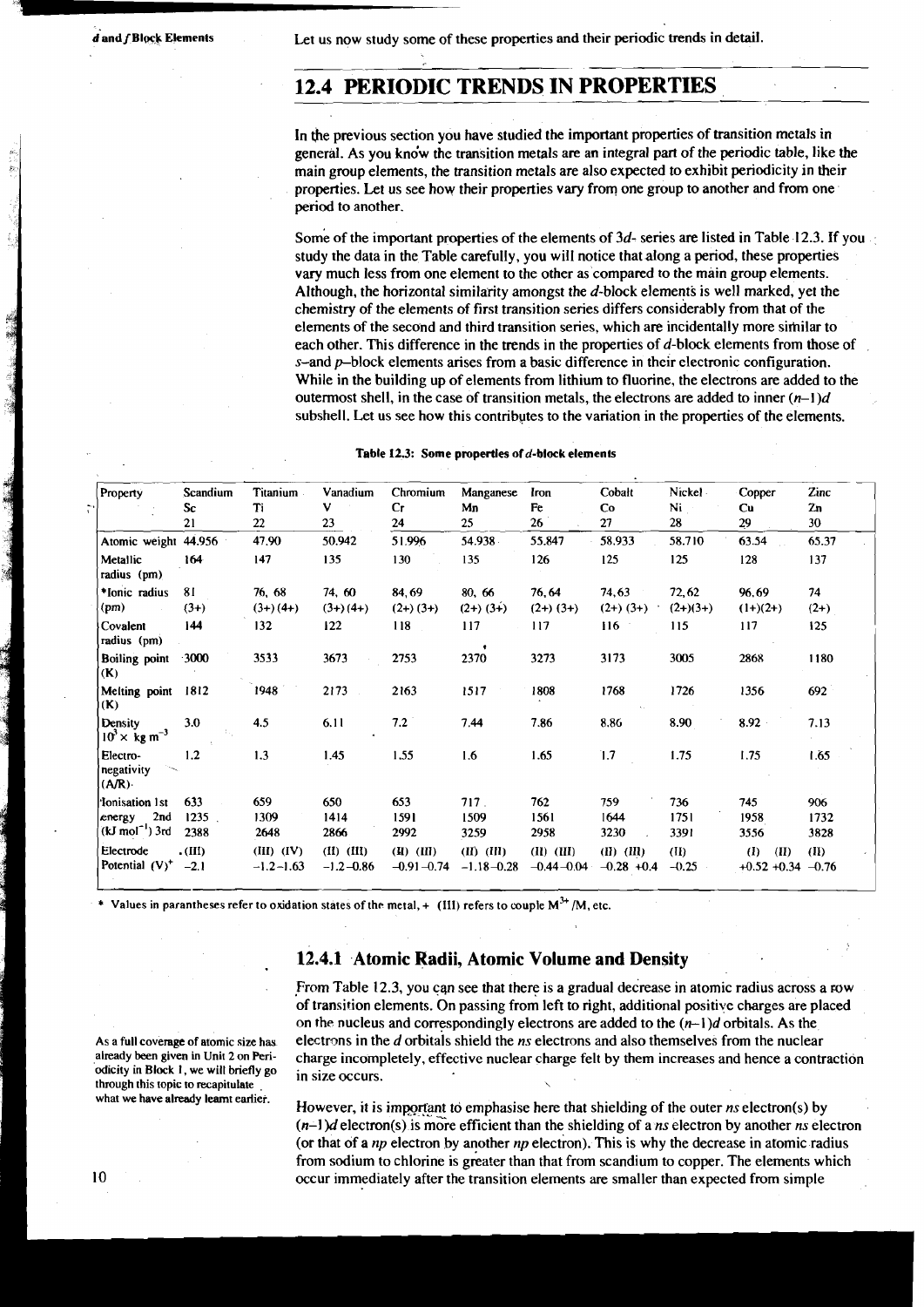extrapolation from the group elements. This is due to the cumulative effect of incomplete shielding provided by  $(n-1)d^{10}$  electrons and therefore, the effective nuclear charge felt by the outer electrons of the elements from gallium. to krypton is greater than that if the  $d$ -orbitals-had not been gradually filled in transition elements.

The rate of decrease in size along the lanthanide series is even less than that in the transition series since in the lanthanides the electrons are added to the penultimate  $[(n-2)$ f shell and these shield the outer electrons much more effectively. The presence of  $4f$  electrons in the lanthanides affects the atomic size and therefore, the chemistry of the elements following the lanthanides. The atomic radii of the elements of third transition series are much smaller than expected. This is due to the effect of the greater than expected effective nuclear charge felt by the electrons of the elements of the third row transition series, hafnium to gold, owing to the insertion of lanthanides.

| Table 12.4: Metallic radii (pm) of some elements of Groups 1-13 |         |     |     |     |     |        |     |     |      |     |     |           |
|-----------------------------------------------------------------|---------|-----|-----|-----|-----|--------|-----|-----|------|-----|-----|-----------|
|                                                                 | 2       | 3   | 4   | 5   | 6   | 7      | 8   | 9   | 10   | 11  | 12  | 13.       |
| K                                                               | Ca      | Sc  | Ti  | v   | Сr  | Mn     | Fe  | Co  | Ni   | Cu  | Zn  | <b>Ga</b> |
| 235                                                             | 197     | 164 | 147 | 135 | 130 | 135    | 126 | 125 | 125  | 128 | 137 | 141       |
| Rb                                                              | $S_{T}$ | Y   | Zг  | Nb  | Mo  | Тc     | Ru  | Rh  | ' Pd | Ag  | Cd  | In        |
| 248                                                             | 215     | 178 | 160 | 146 | 139 | 136    | 134 | 134 | 137  | 144 | 154 | 166       |
| Cs                                                              | Ba      | La  | Hf  | Ta  | w   | Re     | Os  | Iг  | Pt   | Αu  | Hg  | T١        |
| 267                                                             | 222     | 188 | 160 | 149 | 141 | $-137$ | 135 | 136 | 139  | 146 | 157 | 171       |

This trend in the variation of the metallic radii in alkali, alkaline earth and transition metals is shown in Fig. 123. You can see in Fig. 12.3 that as we move from alkali metals to alkaline earth metals and from alkaline earth metals to the transition elements, the radii decrease steeply but within transition elements this rate of decrease is less. However, the data in Table 12.4 and Fig.  $12.3$  show that the general trend of decreasing size is reversed towards the end of the series. This could be due to an increase in inter-electronic repulsion after the addition of sufficient number of electrons in the d orbitals leading to the gradual increase in size.



Fig. 12.3: Trends in metallic radii of alkali, alkaline earth and **transition metals of fourth, fifth and sixth periods** 

The group trends in atomic radii of the transition elements are parallel to those observed in **s-** and p-block elements. AS we go down the group, there is an increase in atomic size ub to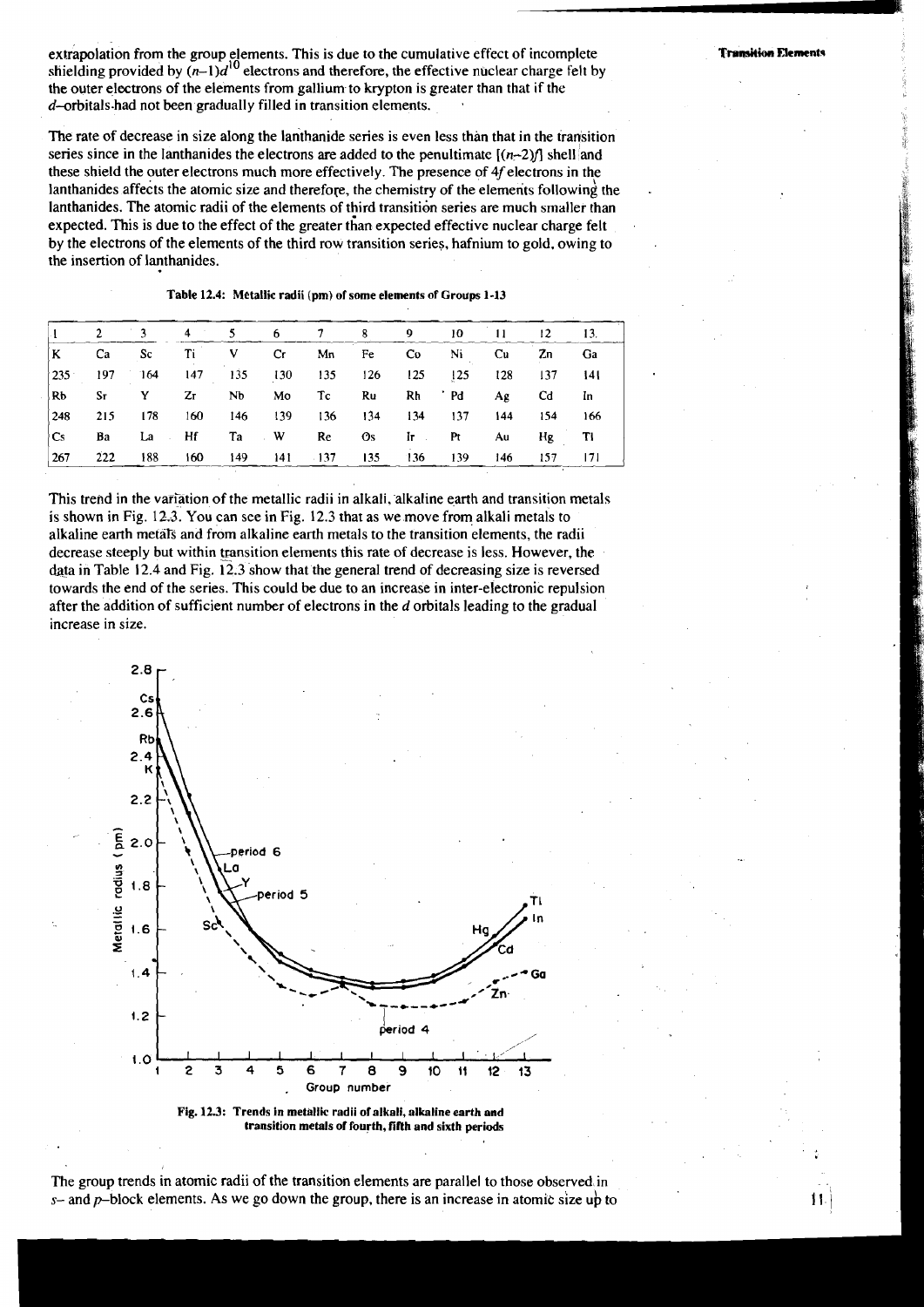*d* and *f* **Block Elements** the second transition series. This is not unexpected in view of the fact that electrons enter the 4d orbital in the second transition series. However, the size of the elements of third transition series is almost similar to that of the elements of second transition series because of the filling in'of 4f orbitals in the lanthanides.

> Atomic volume of an element is directly related to its size and, therefore, atomic volumes follow the same trend as the atomic size. Similarly density is also related to the size of the element. The smaller the size, the higher is the density of the element. Thus there is a general trend of increasing density across the elements of a transition series. This is well represented in Fig 12.4 which gives the variation of the densities of alkali, alkaline earth and the transition metals of the fourth, fifth and sixth periods. For 4d and **5d** elements, this increase is not that regular as the increase in densities for  $3d$  elements. Along the group also, the density increases (Fig. 12.4). The increase in density within the  $d$  block groups is greater than that within the  $s$  and  $p$  block groups.



the fourth, fifth and sixth periods.

#### **SAQ'** 2

Of the following pairs, tick mark the element which is larger in size:

- (i) Calcium or scandium '
- (ii) Vanadium or titanium
- (iii) Chromium or molybdenum
- (iv) Iron or osmium

#### **12.4.2 Melting and Boiling Points**

The melting and the boiling points of the transition elements are usually high. The melting points of the elemenrs depend upon the strength of the metallic bond. As we know, the transition metals crystsllise in !he metallic lattices. The strength of the metallic bond increases with the availability of the electrons to participate in the bonding by delocalisation. Notice that between calcium and scandium (where  $d$  electron first appears), there is a jump of nearly 700 K in the melting point. The presence of one or more unpaired d electrons thus leads to higher interatomic forces and therefore, high melting and boiling temperatures. Thus, we can think that with the increasing availability of the unpaired  $d$ electrons, the strength of the metallic bond increases, resulting in higher melting points. But, we cannot generalise the argument because when we move across any period in the periodic table, the melting point increases upto the middle of each transition series and then it decreases with the beginning of electron pairing. For the elements of first transition series,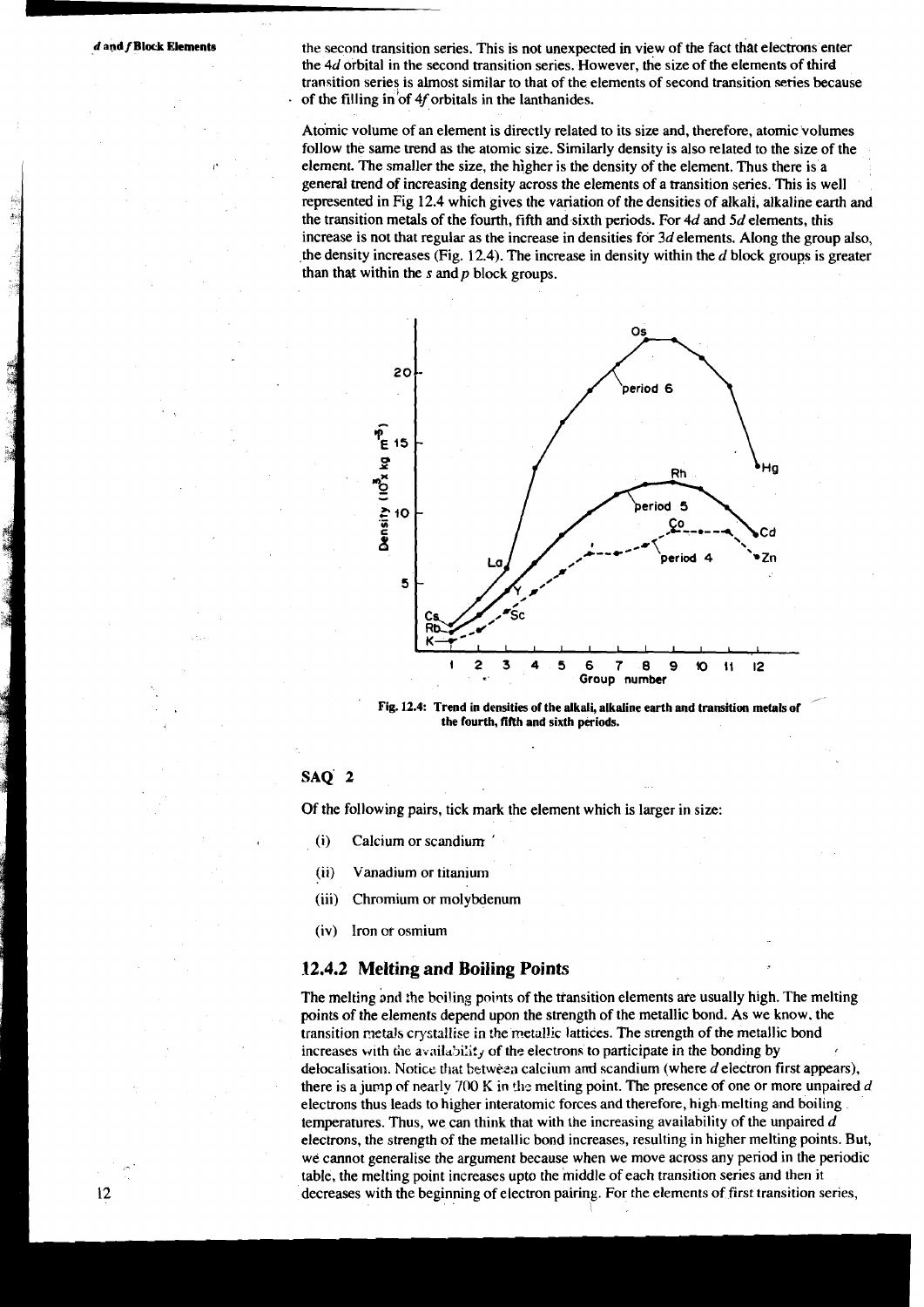:  $\sqrt$ 



**transition metals of the fourth, fifth and sixth periods** 

there is a sharp decrease of melting point at manganese, which has five unpaired d electrons. However, the softness and low melting point of Zn, Cd and Hg (Hg is a liquid) in which all the electrons are paired up can tentatively be explained on the above basis. The melting points of the elements of the firsh transition series are comparatively lower than those of the elements of the second and third transition series. This trend is very well illustrated in the Fig. 12.5.

The periodic trends in the boiling points are similar to those in the melting points. As the process of boiling requires almost complete breaking of bonds and such metallic bonding exists in the liquid state to some extent, high temperatures are necessary. Therefore, the boiling points of the metals are much higher than their melting points.

#### SAQ 3

Explain briefly in the space given below, why zinc and cadmium are soft metals.

....................................................................... \... . . . . . . . .

## **12.4.3 Ionisation Energy**

You have already learnt about the concepts of ionisation energy and how it varies with the atomic size in Unit 2 on periodicity. In the case of transition metals also, the variation of ionisation energy across the periods and down the groups parallels quite closely the trend in atomic size. This is shown nicely in the Figure 12.6.

As we move across a period, the effective nuclear charge experienced by  $n<sup>2</sup>$  electrons goes on increasing causing the shells to shrink in size and thus making it difficult to remove the electrons. Thus along a period, the ionisation energy increases. This can be checked from the

ÌЗ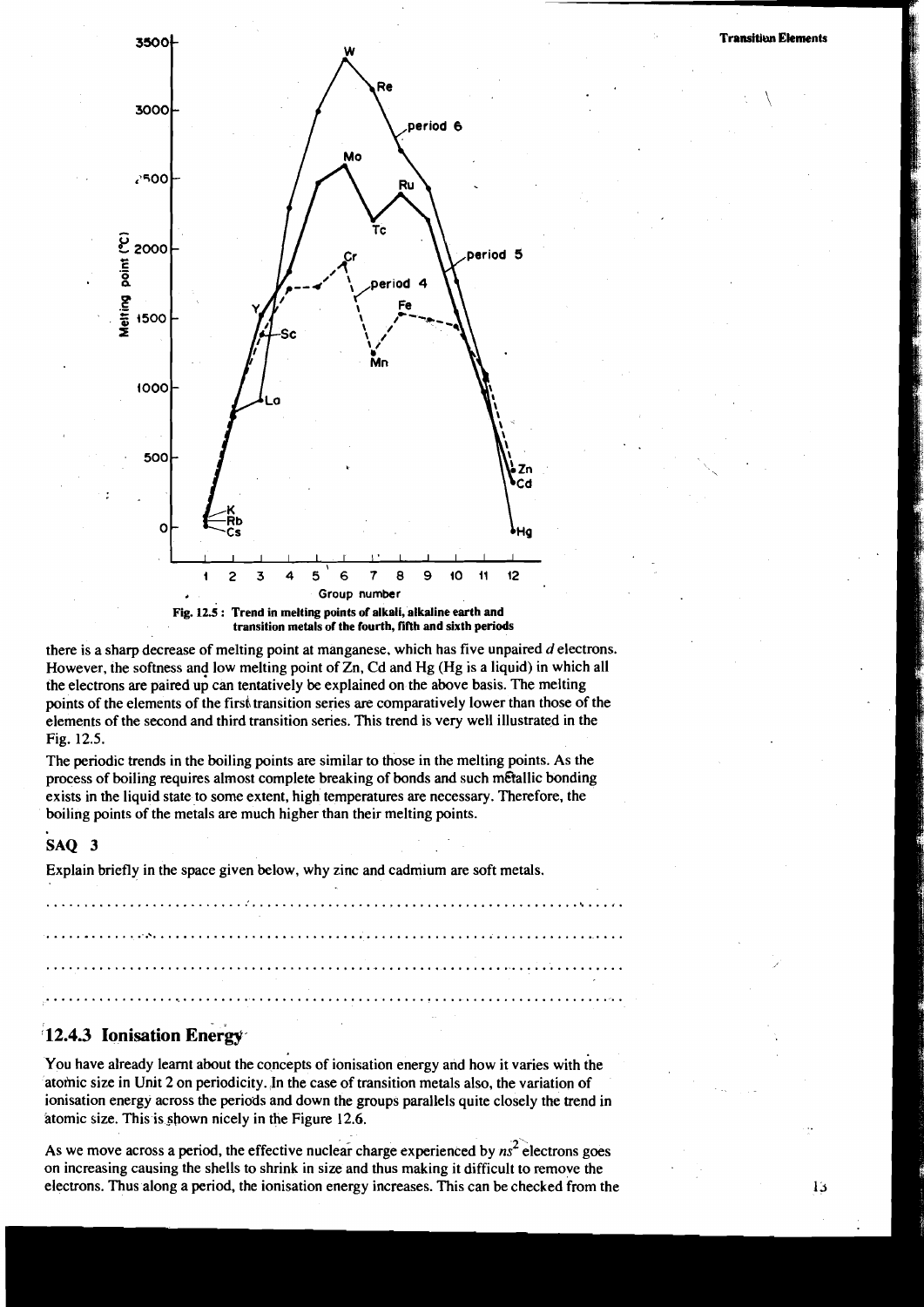$\overline{14}$ 

values of the fint ionisation energy of these elements given in Table 12.3. The second and the third ionisation energies follow the same pattern, except for the second ionisation energies of Cr and Cu which are comparatively higher due to the extra stability of  $3d<sup>5</sup>$  and  $3d<sup>10</sup>$  configurations. The ionisation energies of the elements of the second and the third transition series also follow the same trend along the period. As the decrease in the size of the transition metals is less than that of the main group elements along a period, the ionisation energies tend to increase along the series only slightly as compared to the main group elements ('Fig. 12.6). Since **s** and the d electrons do not differ much in energy, the difference in the successive ionisation energies is relatively small.



Fig. 12.6 : Variation in first ionisation energy of the elements of the fourth period

As we move down a group from the elements of first transition series to those of the second, there is a decrease in the ionisation energy. But it again increases when we move further down the group from second to the third transition series. This trend is consistent with relatively small size of the atoms of elements of the third transition series. This is due to the insertion of the lanthanides which causes the third row transition elements to have greater than expected effective nuclear charge.

#### 12.4.4 Electronegativity

Transition elements have fairly low values of electronegativity. It increases from Sc to Cu with a fall at Mn and Zn. However, this increase in electronegativity is much slower because the additional electron is being added to an inner shell which-provides relatively good shielding to the outer electrons from the nucleus. The increasing electronegativity from Sc to Cu means that the elements become slightly less metallic and this is reflected in the increasing positive electrode potentials of their ions  $M^{2+}$  and  $M^{3+}$  (Table 12.3).

#### 12.4.5 Electrode Potential

Before going into the details of the variation in the electrode potential of the transition elements, let us discuss the concept of electrode potential first. When a metal is placed in a solution of its ions a potential difference is set up between the metal and the solution. There is a tendency for the metal ions to leave the metal lattice and go into the solution thus leaving an excess of electrons and hence a negative charge on the metal; there is also a reverse tendency for the metal ions from the solution to deposit on the metal leading to a positive charge on the metal. In practice one of these effects is greater than the other, bringing about a potential difference between the metal and the solution. The value of this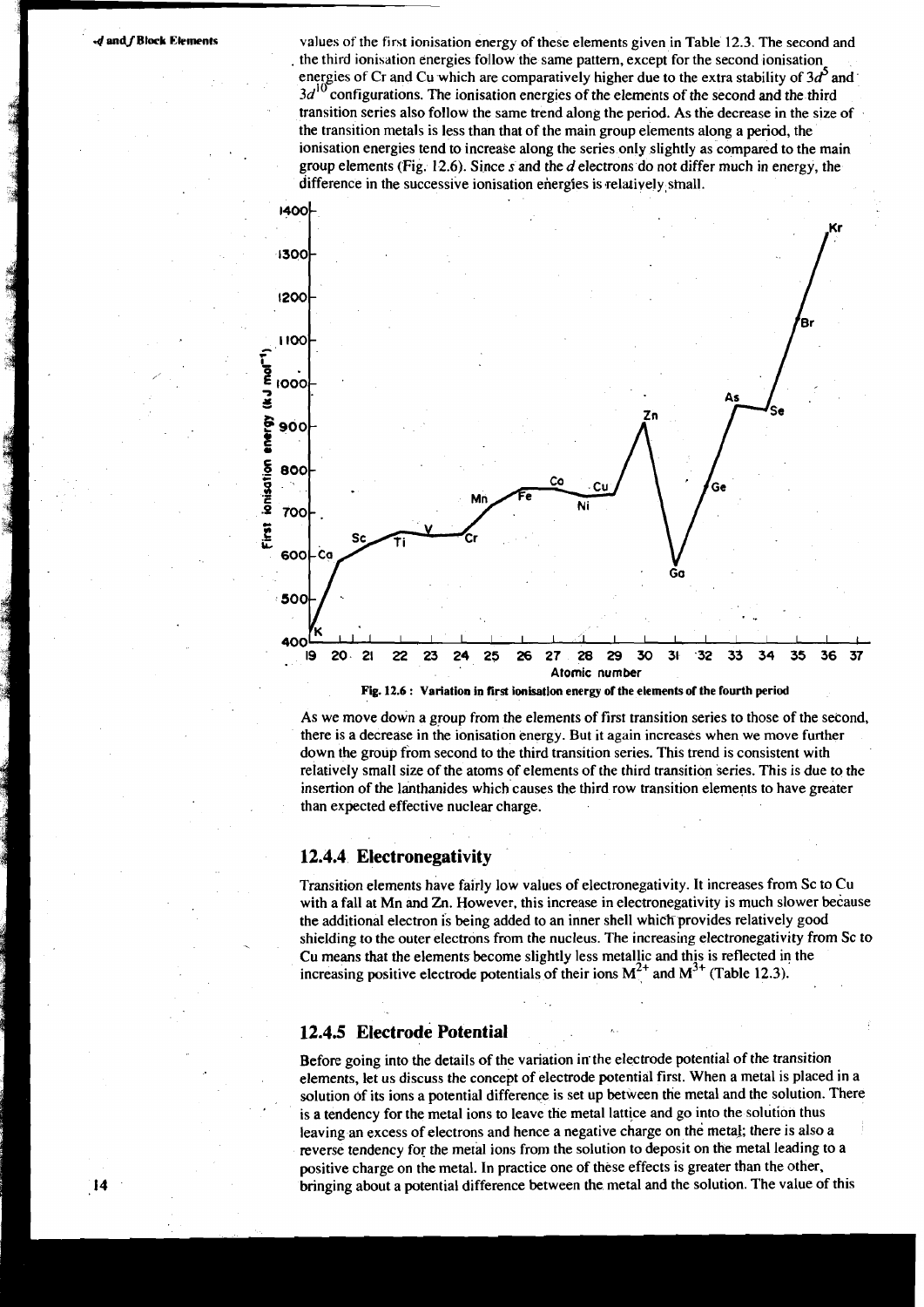potehtial difference for a particular metal depends upon the nature of metal, the concentration of the metal ions in solution and the temperature. By convention, the potential difference set up in a 1M solution of metal ions at 298K is called the **standard electrode potential.** It is not possible to measure standard electrode potentials absolutely. Standard electrode potentials, therefore, have to be measured against some reference standard, the one adopted is the hydrogen electrode. This consists of hydrogen gas at one atmosphere pressure in contact with a IM solution of its ions at 298 K.

In general, we can say that more negative the value of the electrode potential for the couple M<sup>n+</sup>/M, more is the reducing power of the element. Similarly, more positive is the value of electrode potential for the couple  $M^{n+}/M$ , more is the oxidising power of the element. The values of some standard electrode potentials for the elements of first transition series are given in Table 12.3. Electrode potential is a measure of the electropositive character and the reactivity of the metals. In general along a period, there is a decrease in electropositive . character. The reactivity of metals also decreases along a period and down a group. As you can see from Table 12.3, all the elements of the first transition series, except copper, have negative values and can react with acids **(H')** producing hydrogen. A plot of variation of the electrode potential of the transition elements of 3d series is shown in Fig. 12.7.



Fig. 12.7: Trends in electrode potentials of transition metals of 3d series

#### **12.4.6 General Reactivity**

Except in the unusual circumstances, metals act only as reducing agents. Generally, the reactivity of the transition metals as reducing agents tends to decrease as you go across the periodic table from left to right. The trend in their reactivity can be related to their electrode potentials. Group 3 metals including lanthanides and actinides are strong reducing agents. The metals of Groups 4-7 are moderately reactive as are iron, ruthenium, osmium, cobalt and nickel of Groups 8-10. The remaining metals of Groups 8- 10, rhodium, iridium, platinum and palladium, as well as silver and gold have low reactivity. Because of this relative inertness, they are called **noble metals.** 

## **12.4.7 oxidation States**

The concept of oxidation state has already been introduced in Unit 4 of this course. Therefore, here we will consider the oxidation states exhibited by transition metals only. Transition elements exhibit a wide range of oxidation states differing usually by units of one. This is due to the fact that  $(n-1)d$  electrons may get involved along with ns electrons in bonding, as electrons in  $(n-1)d$  orbitals are in an energy state comparable to *ns* electrons. From Table 12.5 you can see that there exists a general trend of lesser number of oxidation states at each end of the series and a higher number in the middle. The lesser number of ' oxidation states in the beginning of the series can be due to the presence of too few electrons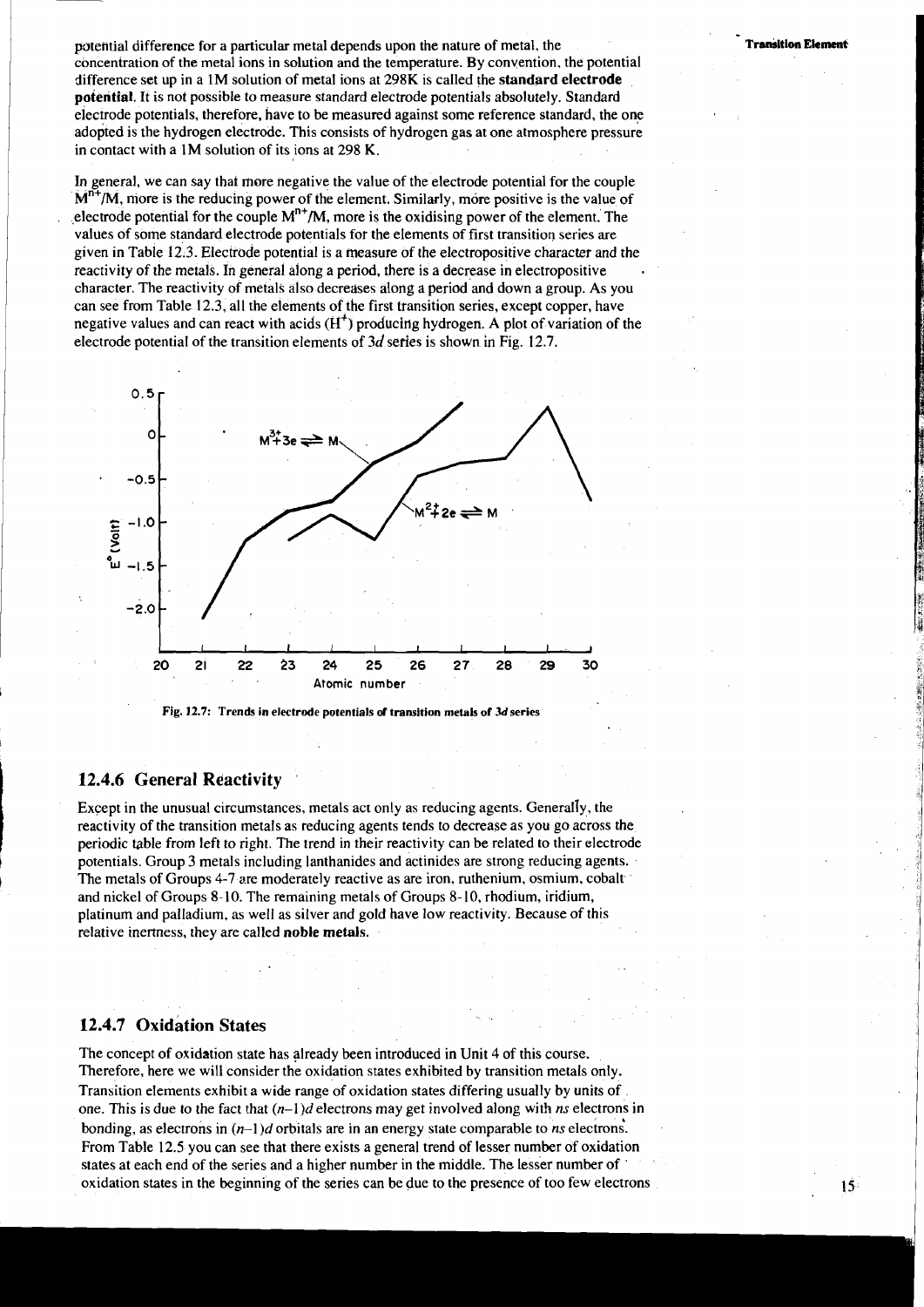to lose or share, towards the end of series it can be ascribed to the presence of too many electrons and thus fewer empty orbitals to share electrons with the ligands

| $ s_c $ | Ti           | V.   | $\mathbf{C}$ | Mn   | Fe        | $\mathbf{Co}$        | Ni   | Cu   | Zn   |
|---------|--------------|------|--------------|------|-----------|----------------------|------|------|------|
| $+3.$   | $+2$         | 41   | $+2$         | $+2$ | $+2$      | $+2$                 | $+2$ | $+1$ | $+2$ |
|         | $+3$         | $+2$ | $+3$         | $+3$ | $+3$      | $+3$                 | $+3$ | $+2$ |      |
|         | ∔4           | $+3$ |              | $+4$ | $+4$      | $\ddot{\phantom{1}}$ | $+4$ |      |      |
|         |              | 14   | $+6$         | $+6$ | $+6$      |                      |      |      |      |
|         |              | $+5$ |              | $+7$ |           |                      |      |      |      |
| Y       | $\mathbf{z}$ | Nb   | Mo           | Tc   | Ru        | Rh                   | · Pd | Ag   | Cd   |
| $+3$    | +4           | $+3$ | $+3$         | $+4$ | $+2$      | $+3$                 | $+2$ | $+1$ | $+2$ |
|         |              | $+5$ | +4           | +6   | $+3$      | $+4$                 | $+3$ | $+2$ |      |
|         |              |      | $+5$         | $+7$ | $+4$      | $+6$                 | +4   | $+3$ |      |
|         |              |      | $+6$         |      | $+5$      |                      |      |      |      |
|         |              |      |              |      | $+6$      |                      |      |      |      |
|         |              |      |              |      | $+7$      |                      |      |      |      |
|         |              |      |              |      | $+8$      |                      |      |      |      |
| La      | Hf           | Ta   | W            | Re   | <b>Os</b> | Ŀ                    | Pt   | Au   | Hg   |
| $+3$    | +4           | $+4$ | $+2$         | $+3$ | $+2$      | $+2$                 | $+2$ | $+1$ | $+1$ |
|         |              | $+5$ | $+3$         | +4   | $+3$      | $+3$                 | $+3$ | $+3$ | $+2$ |
|         |              |      | $+4$         | $+5$ | +4        | 44                   | 44   |      |      |
|         |              |      | $+5$         | $+6$ | $+6$      | $+6$                 |      |      |      |
|         |              |      | +6           | $+7$ | $+8$      |                      |      |      |      |

Table 12.5: Oxidation states of tra **am la bdd type)** 

Another feature is the reduced tendency of higher oxidation states towards the end of the series. This could be due **to** steady increase in the effective nuclear charge along the series thus pulling the d orbitals jnto the electron core and not making them readily available for bonding. For example, the only oxidation state for Zn is  $Zn(II)$  where no d orbital is involved. On the other hand, early in the series, it is difficult to form species that do not utilise the  $d$  electrons i.e., Sc(II) is virtually unknown and  $Ti(IV)$  is more stable than  $Ti(II)$ .

Now let. us **see** the trend in **the** oxidation states as we go down the group. **A** full range of oxidation states of the transition elements is shown in Table 12.5. The trend in the stability of oxidation states with in the-groups is different for the transition elements and the main grwp elements **(s andp** block elements). For the main group elements, the higher oxidation state becomes less stable going down a group because of inert pair effect. However, for the transition elements the stability of the higher oxidation states increases going down a group.

To'illustrate this trend, let us first look at Group 6. It is composed of Cr, Mo and W. We have seen that chromium in  $+6$  oxidation state as in K<sub>2</sub>CrO<sub>4</sub> is a good oxidising agent forming  $Cr^{3+}$  as the product. This means that in many instances  $Cr(III)$  is more stable than Cr(VI). In contrast, molybdenum and tungsten are not easily reduced when they are in+6 oxidation state in  $K_2MO_4$  and  $K_2WO_4$ . This implies that lower oxidation states, e.g., Mo(III).and W(II1) **are** dot as easy to form as Cr(III), making the +6 oxidation state more stable. Thus the stability of the +6 state for Group 6 elements will be  $W^{6+} > Mo^{6+} > Cr^{6+}$ . We find the same trend in Group 4 which is composed of Ti, **Zr** and Hf. For all the three elements, most~table oxidation state is +4. However Ti(I1) **and** Ti(II1) can be formed from Ti(1V) by the use of good reducing agents but lower oxidation states of **Zr** and Hf **are**  exlremely difficult **to prepare.** Table 12.6 shows how various oxidation states of some elements of period 4 tend to react with respect to oxidation and reduction.

Going from left to right across period 4,  $M^{2+}(aq)$  ions are known for the last seven elements from V to Cu and  $M^{3+}(aq)$  ions are known for the first seven elements from Sc and Co. Thus, there is an overall increase in stability of  $M^{2+}(aq)$  with respect to oxidation as one moves across the series. However, in the case of iron,  $Fe^{2+}(aq)$  is less stable than  $Fe^{3+}(aq)$  because of the extra stability associated with half-filled  $(d^5)$  orbitals in the case of  $Fe^{3+}(aq)$ .

**The** highest oxidation states are often stabilised in the oxide and fluoride compounds, e.g.; MnO<sub>4</sub>, CrO $\overline{4}$ , VO<sub>2</sub>, VF<sub>5</sub>, etc. In these compounds O<sup>2-</sup> and F<sup>are</sup> difficult to be oxidised by the central metal because<sup>T</sup>O and F are strong oxidising agents.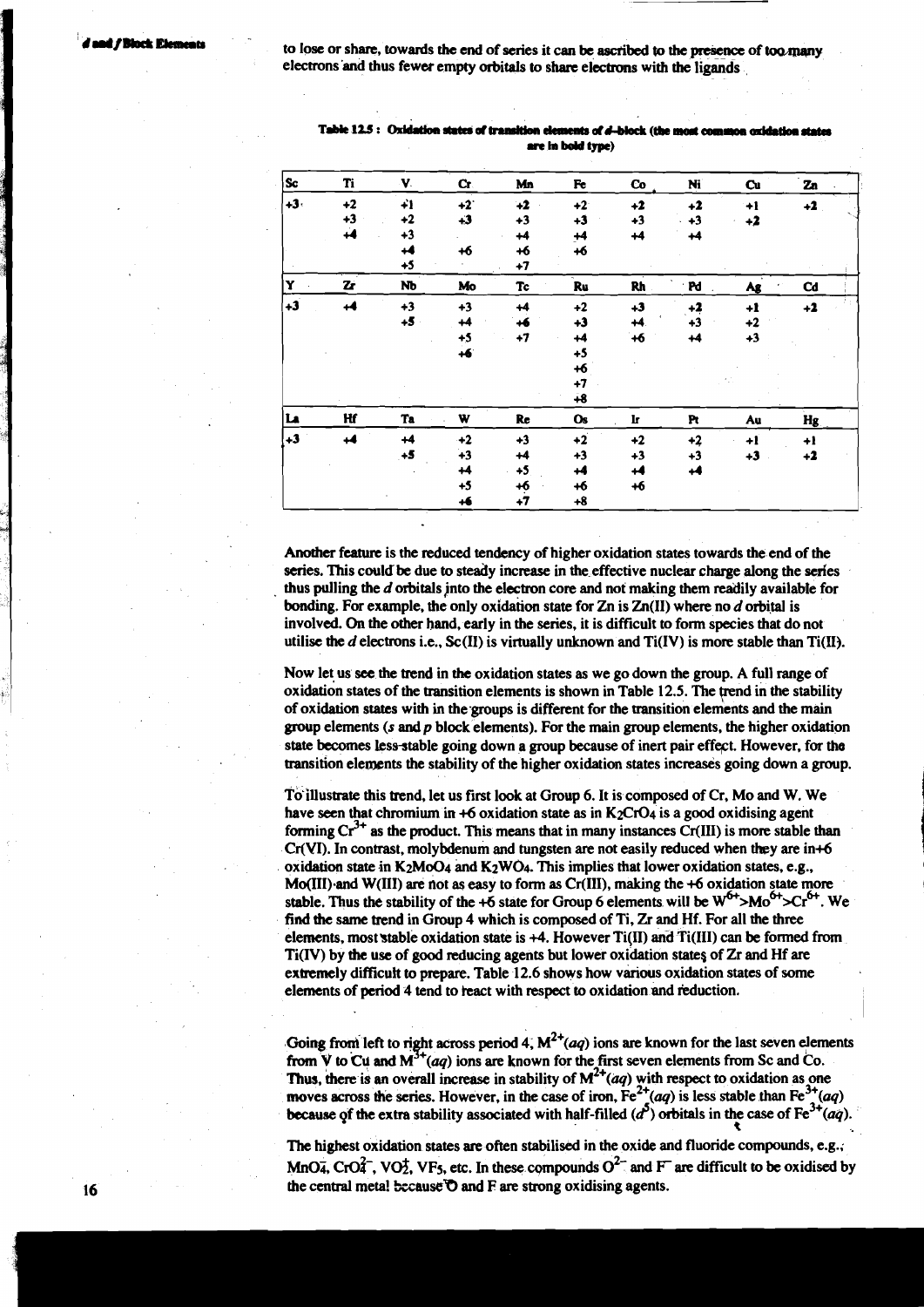$17$ 

|                 |                  | Table 12.6 : Reactivity of some oxidation states of first transition series elements in aqueous solution | <b>Transition Elements</b> |
|-----------------|------------------|----------------------------------------------------------------------------------------------------------|----------------------------|
| Reducing agents | Most stable      | Oxidising agents                                                                                         |                            |
|                 | $Sc^{3+}$        |                                                                                                          |                            |
| $7.3+$          |                  | $V^{5+}$ (slightly)                                                                                      |                            |
|                 | $Mn^{2+}$        | $\mathrm{Cr}^{\mathrm{6+}}$<br>$Mn^{3+}$ , $Mn^{4+}$ , $Mn^{7+}$                                         |                            |
| $Fe2+$          | $Fe3+$<br>$Co2+$ | $Co3+$                                                                                                   |                            |
| Cu'             | Ni <sup>2</sup>  |                                                                                                          |                            |

#### **SAQ 4**

Explain, briefly in the space provided below, the existence of  $OsO<sub>4</sub>$  in terms of trends in oxidation states.

## **12.5 FORMATION OF COMPLEXES**

By now you must be familiar with the word 'complexes'. The chemistry of the transition metals is dominated by their tendency to form complex ions. This is because the transition elements form small, highly charged ions which have vacant orbitals of suitable energy to accept lone pairs of electrons donated by other groups or ligands. In case of transition metals. in high oxidation states, highly charged ions can strongly bind electrostatically a wide variety of negative or polar ligands. In the case of transition metals in low oxidation states, the electrons in the d orbitals become involved in  $\pi$  bonding with ligands. The majority of transition metal ion complexes contain six ligands surrounding the central ion octahedrally. Some elements contain four ligands which are either arranged tetrahedrally or less frequently at the comers of a square. Besides these geometries, other geometries like trigonal bipyramid, pentagonal bipyramid, etc., are also present occasionally. The bonding between the ligand and the transition metal ion can either be predominantly electrostatic or covalent or in many cases intermediate between the two extremes. Some of the typical complexes of the transition metals are  $[Fe(CN)_6]^3$ ,  $[Ni(NH_3)_4]^2$ <sup>+</sup>,  $[Cu(CN)_4]^3$  $[Cu(NH<sub>3</sub>)<sub>4</sub>]<sup>2+</sup>$ , etc. The nature of these complexes and the important theories of bonding related to them are discussed in Unit 14 of this block.

## **12.6 COLOUR OF TRANSITION METAL COMPOUNDS**

Compounds of transition elements are usually markedly coloured, in contrast to compounds of **s-** andp- block elements which are mostly white or colourless unless the anion is coloured. As you know, substances appear coloured when they absorb light of a particular wavelength in the visible region of the spectrum and transmit light of other wavelengths. The colour which we see is the colour of the transmitted wavelengths. In other words, the colour of the compound observed by us is the complementary colour of the colour absorbed by the compound. You know that the transition metals as such or in the form of ions have partly filled d-orbitals which are degenerate, i.e., they are of equal energy. You will study in Unit 14 that in transition metal complexes the  $d$ -orbitals do not remain degenerate, but these split into sets of orbitals of different energies. By absorbing energy, electrons can move from a  $d$ -orbital of lower energy to that of higher energy. This transition of electron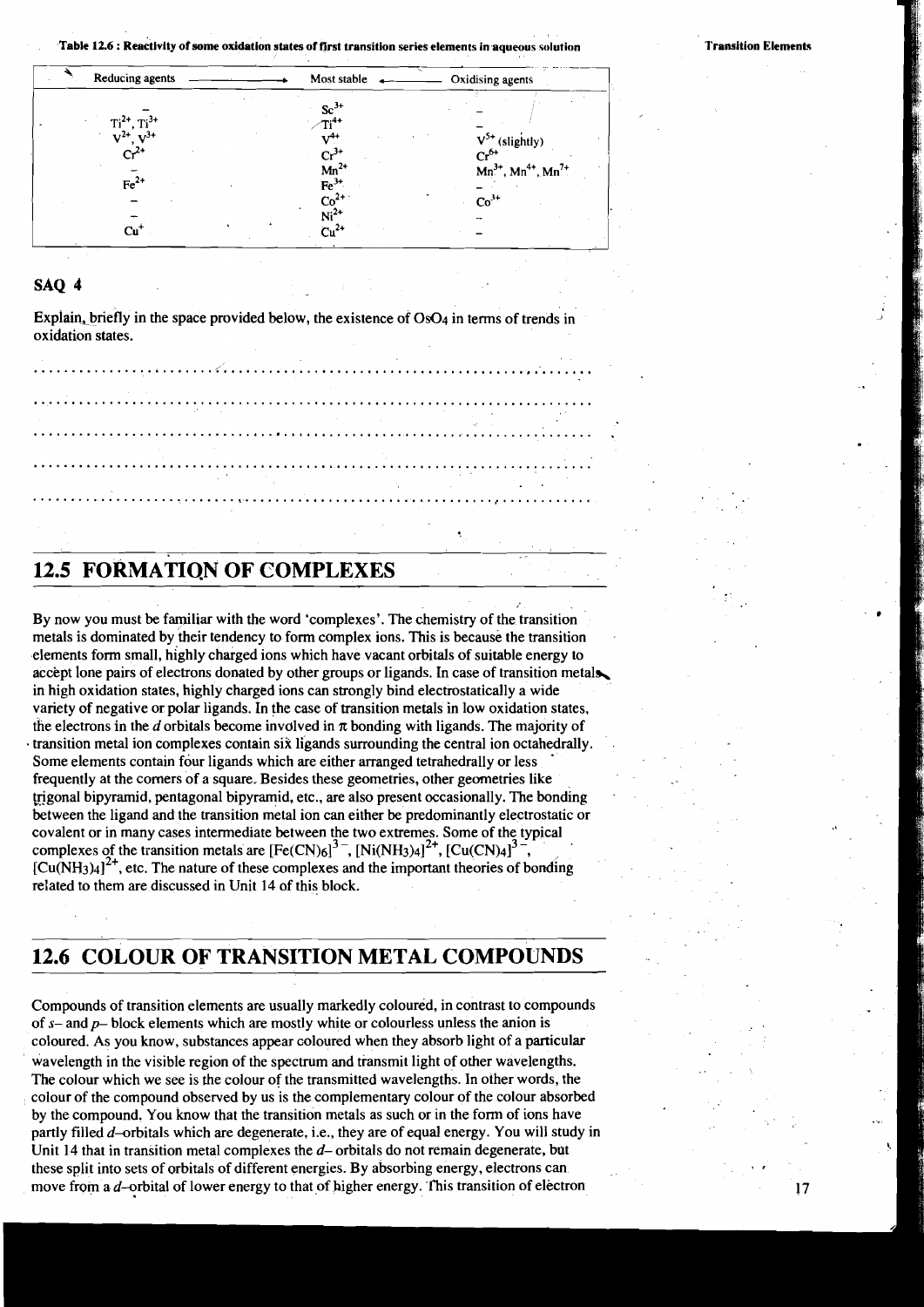I

\* **6** 

*d* and *f* **Block Elements therefore, light that is another corresponds to a fairly small energy difference, therefore, light** is absorbed in the visible region of spectrum. For example, the aqua ion  $Ti(H_2O)<sup>3+</sup>$ , which has one electron in the 3d orbital absorbs light of wavelength in the yellow-green region of spectrum and therefore, appears reddish violet in colour. Table **12..7** gives the relationship between the colour and the wavelength of light.

| Table 12.7 : Relationship between the colour and wavelength |
|-------------------------------------------------------------|

| Wavelength absorbed in nm | Colour absorbed | Colour observed  |  |
|---------------------------|-----------------|------------------|--|
| $<$ 400<br>. .<br>$\sim$  | UV region       | White/colourless |  |
| $400 - 435$               | Violet          | Yellow-green     |  |
| 435 - 480                 | Indigo          | Yellow           |  |
| 480 - 490                 | Green-blue      | Orange           |  |
| 490-500                   | Blue-green      | Red              |  |
| 500-560                   | Green           | Purple           |  |
| 560-580                   | Yellow-green    | Violet           |  |
| $580 - 595$ .             | Yellow          | Indigo           |  |
| 595-605                   | Orange          | Green-blue       |  |
| 605-750                   | Red             | Blue-green       |  |
| >750                      | Infra-red       | White/colourless |  |

Whenever the d-orbitals are completely filled or empty, there is no possibility of electronic transitions within the d-orbitals. In such cases, the ions will not show any colour. For example, the compounds of  $\text{Sc}^{3+}$ ,  $\text{Ti}^{4+}$ ,  $\text{Cu}^+$  and  $\text{Zn}^{2+}$  are white or colourless. Table 12.8 gives the colour and oxidation states of the metal ions present in some hydrated ions of transition elements.

| Element       | $+2$                              | $+3$                                | $+6$                                           | $+7$                       |
|---------------|-----------------------------------|-------------------------------------|------------------------------------------------|----------------------------|
| ${\bf Sc}$    |                                   | Colourless<br>, $[Sc(H_2O)_6]^{3+}$ |                                                |                            |
| Ti            |                                   | Violet<br>$[Ti(H_2O)_6]^{3+}$       |                                                |                            |
| ý             | Violet<br>$[V(H_2O)_6]^{2+}$      | Green<br>$[V(H_2O)_6]^{3+}$         |                                                |                            |
| Cr            | Blue<br>$[Cr(H2O)6]2+$            | Violet/green<br>$[Cr(H_2O)_6]^{3+}$ | Orange/yellow<br>$Cr_2O_7^{2-}$ , $CrO_4^{2-}$ |                            |
| $\mathbf{Mn}$ | Pink<br>$[Mn(H_2O)_6]^{2+}$       | Red<br>$[Mn(H2O)6]3+$               | Green<br>MnO <sub>4</sub> <sup>2</sup>         | Purple<br>MnO <sub>4</sub> |
| Fe            | Pale green<br>$[Fe(H2O)6]2+$      | Yellow/brown<br>$[Fe(H2O)6]3+$      |                                                |                            |
| Co            | Pink<br>$[Co(H2O)6]2+$            | Blue<br>${[Co(H2O)6]}^{3+}$         |                                                |                            |
| Ni.           | Green<br>$[Ni(H_2O)_6]^{2+}$      |                                     |                                                |                            |
| Cu            | Blue<br>$[Cu(H_2O)_6]^{2+}$       |                                     |                                                |                            |
| Zn            | Colourless<br>$[Zn(H_2O)_6]^{2+}$ |                                     |                                                |                            |

**Table tZ8** : **Oxidation states and observed coloup for some aqua species** 

In the **s-** and *p-* block elements there cannot be any d-d transitions and the energy needed to promote **s** or p electron to a higher level is much greater and may correspond to ultraviolet region, in which case the compound will not appear coloured to the eye.

............................................................................

........ .................................................................

#### SAQ **5**

 $18$ 

Explain briefly why CuS04 is blue while ZnS04 is white.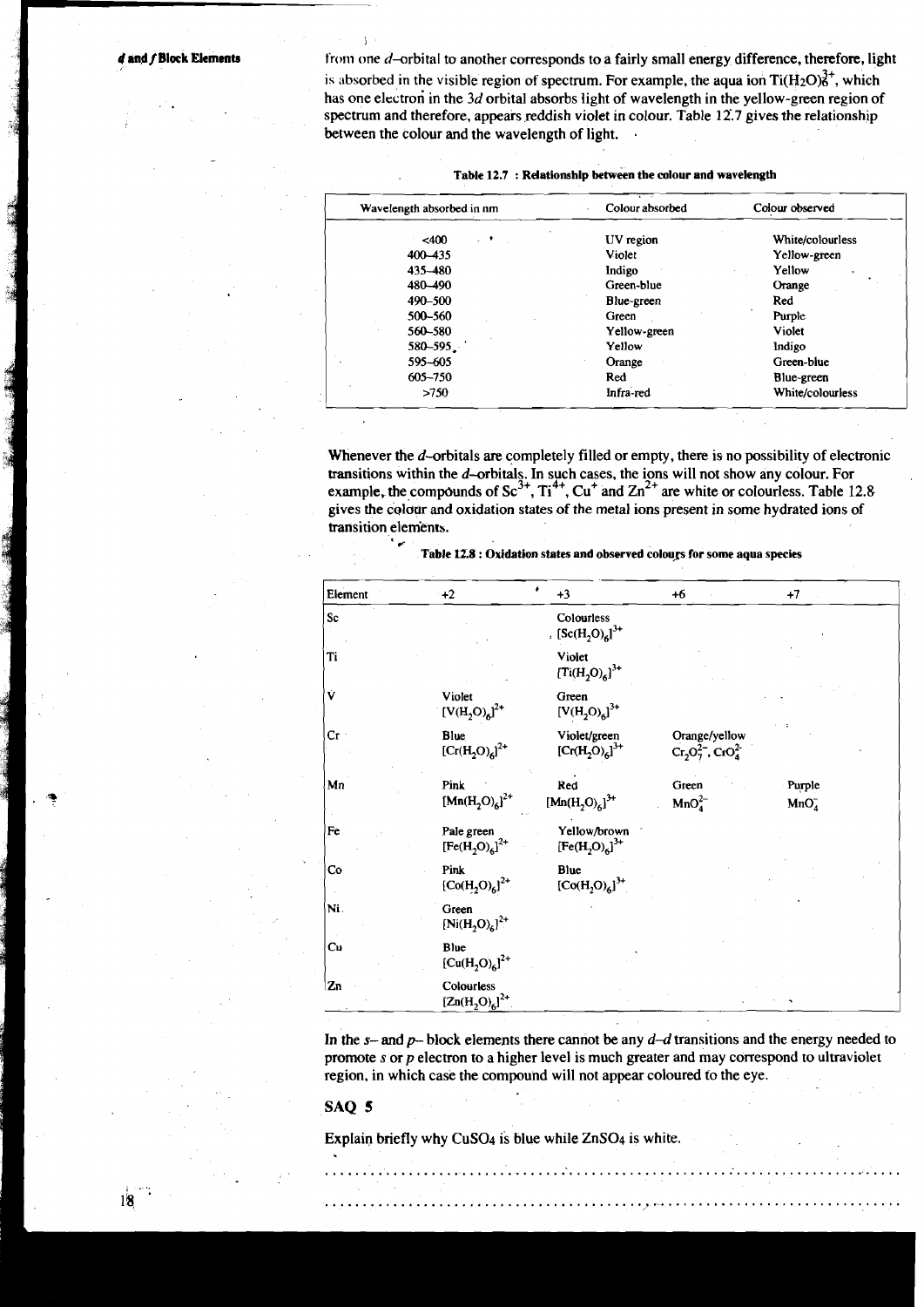## **12.7 MAGNETIC PROPERTIES**

When you place an iron piece near a magnet, you will see that it is immediately drawn towards the magnet. However, some elements **are** repelled by the magnets. The property of an element to be attracted or repelled by a magnet differs from element to element. Substances which are weakly repelled by a magnetic field are called **diamagnetic,** while the substances which are weakly attracted by the magnetic field and lose their magnetism when removed from the field are called **paramagnetic.** If the force of attraction is very large and the permanent magnetisation is retained, the substance is said to be **ferromagnetic**, e.g., iron and some iron compounds.

Electrons determine the magnetic properties of matter in two ways. From the pre-wave mechanical view point, the electron may be regarded as a small sphere of negative charge spinning on its axis. Then from the completely classical considerations, the spinning of charge produces a magnetic moment. Secondly, an electron travdling in a closed path (orbit) around a nucleus, again according to pre-wave mechanical picture, will also produce a magnetic moment. The magnetic properties of any individual atom or ion will result from some combination of these two properties, that is, the inherent spin moment of the electron and the orbital moment resulting from the motion of the electron around the nucleus.

The magnetic moment is usually expressed in units called **Bohr magnetons** (BM). The general equation for the magnetic moment is given by :

$$
\mu_{S+L} = \sqrt{4S(S+1) + L(L+1)}
$$

In the above expression, S is the sum of the spin quantum numbers and  $L$  is the sum of orbital angular momentum quantum numbers of all the electrons. In many compounds including those of the first row transition elements, the orbital contribution is quenched aut by the electric fields of the surrounding atoms and as an approximation, the observed magnetic moment may be considered to arise only from unpaired spins. Putting  $L=0$  in the above expression, you can get the spin-only magnetic moment **ps.** 

Thus,  $\mu_S = \sqrt{4S(S+1)}$ 

The spin-only magnetic moment,  $\mu_S$  can also be related to the number of unpaired electrons, n, in any species, as the total spin quantum number  $S = \frac{n}{2}$ .

$$
n, in any species, as the total spin quantum number  $S = n/2$ .  
Hence,  $\mu_S = \sqrt{4S(S+1)} = \sqrt{4n/2 (n/2 + 1)}$   
=  $\sqrt{n(n+2)}$   
Above expression gives the value of magnetic moment in Bohr magnetons which can be
$$

converted into SI unit of Ampere square meter  $(A m^2)$  by the following relationship:

$$
BM = 9.274 \times 10^{-24} A m^2
$$

The magnetic moment is measured by weighing the sample in the presence and absence. of magnetic field using a magnetic balance called Gouy balance (Fig. 12.8). Diamagnetic



Fig. 12.8: Measurement of molecular paramagnetism using a Gouy balance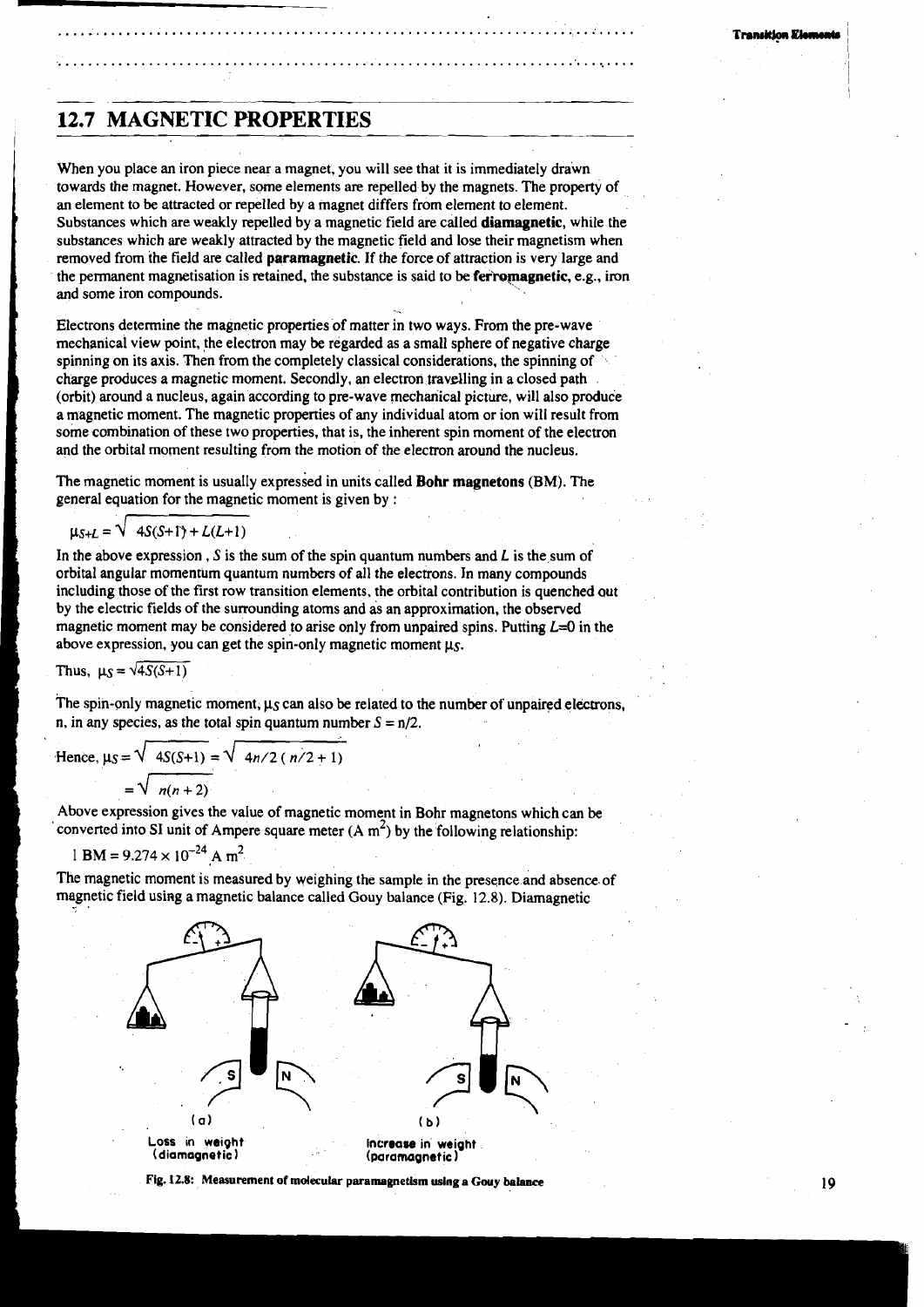materials have no magnetic moment and show a slight decrease in weight on weighing in the presence of magnetic field. On the other hand, paramagnetic materials show an apparent increase in weight. **The** magnetic moment can be calculated from the change in weight.

- -- -

In some cases (e.g.,  $Mn^{2+}$ , or  $Fe^{3+}$ , in which all the d orbitals are occupied singly by electrons for which  $m_l = 2, 1, 0, -1$  and  $-2$ , giving  $L \neq 0$ ) the observed magnetic moment values agree very well with the spin-only value as given in Table **12.10.** But generally, experimental values differ from the spin-only values. This is because the orbital motion of the electron also makes some contribution to the moment. More details on the magnetic properties of the transition elements can be studied in higher courses on the subject.

 $T$ able 12.9 : Predicted and observed magnetic moment values of some transition metal hydrated ions

| Ion                                                             | Electronic<br>configuration |     |                      |      |  | Unpaired<br>electrons |   |  |  |      | Magnetic moment (BM)<br><b>Calculated Experimental</b><br>(μ) |  |
|-----------------------------------------------------------------|-----------------------------|-----|----------------------|------|--|-----------------------|---|--|--|------|---------------------------------------------------------------|--|
| $\left[\left(\text{Ti}(\text{H}_2\text{O})_6\right)^3\right]^4$ | 3d <sup>1</sup>             |     |                      |      |  |                       |   |  |  | 1.73 | 1.75.                                                         |  |
| $[V(H_2O)_{6}]^{3+}$                                            | $\mathcal{A}^2$             |     |                      |      |  |                       |   |  |  | 2.84 | 2.75                                                          |  |
| $[V(H_2O)_6]^{2+}$                                              | $3d^3$                      |     |                      |      |  |                       |   |  |  | 3.87 | 3.86                                                          |  |
| $ [Cr(H2O)6]2+$                                                 | Зđ                          |     |                      |      |  |                       | 4 |  |  | 4.90 | 4.80                                                          |  |
| $[Mn(H2O)6]^{2+}$                                               | 3ď                          |     |                      |      |  |                       |   |  |  | 5.92 | 5.96                                                          |  |
| $[Fe(H2O)6]2+$                                                  | зď                          |     |                      |      |  |                       | 4 |  |  | 4.90 | 5.00                                                          |  |
| $ [Co(H2O)6]2+$                                                 | $3d^7$                      | t l | 11                   |      |  |                       | 3 |  |  | 3,87 | 4.40                                                          |  |
| $ Ni(H_2O)_{6} ^{2+}$                                           | 3ď                          | 1L  | ↑↓                   | TI 1 |  |                       |   |  |  | 2.84 | 2.90                                                          |  |
| $[Cu(H2O)6]2+$                                                  |                             |     | $3d^9$ TU II TU TU T |      |  |                       |   |  |  | 1,73 | 1.80                                                          |  |

### **SAQ 6**

In  $[Co(H<sub>2</sub>O)<sub>6</sub>]<sup>2+</sup>$  the observed magnetic moment is higher than the spin-only, value. Explain the reason for this in the space provided below.



Many transition metals and their compounds have catalytic properties. These metals can function as catalysts because they can utilise both d and **s** electrons for the formation of' bonds between reactant molecules and the surface catalyst atoms. This increases the concentration of the reactants at the catalyst surface and wesens the bonds in the reactant molecules with the result that the activation energy is lowered. Compounds of transition metals are able to act as catalysts because of the ease with which the metal can adopt different oxidation states and also because of their ability to form complexes. Some of the common catalysts used for important reactions are :

- a. FeSO<sub>4</sub> and  $H_2O_2$  as Fenton's reagent for the oxidation of alcohols to aldehydes **1 1 Pd** for hydrogenation, e.g., phenol to exclohexanol
- b. Pd for hydrogenation, e.g., phenol to cyclohexanol *C*. Fe/Mo in manufacture of ammonia by Haber proce
- c. Fe/Mo in manufacture of ammonia by Haber process<br>d. Pt/PtO as Adians catalyst for reductions
- Pt/PtO as Adians catalyst for reductions
- e. Pt/Rh in oxidation of  $NH<sub>3</sub>$  to NO in the manufacture of nitric acid ' c. Fe/Mo in manufacture of ammonia by Haber process<br>d. Pt/PtO as Adians catalyst for reductions<br>e. Pt/Rh in oxidation of NH<sub>3</sub> to NO in the manufacture of nitric acid
	- **f.**  $V_2O_5$  in oxidation of  $SO_2$  to  $SO_3$  in the manufacture of sulphuric acid by contact process f.  $V_2O_5$  in oxidation of  $SO_2$  to  $SO_3$  in the manufacture of sulphuric acid by contact<br>process<br>g. Ni (Raney nickel) in reduction processes<br>h. TiCl<sub>4</sub> as (Ziegler Natta Catalyst) for polymerisation of ethene.
		-
	- h.  $TiCl<sub>4</sub>$  as (Ziegler Natta Catalyst) for polymerisation of ethene.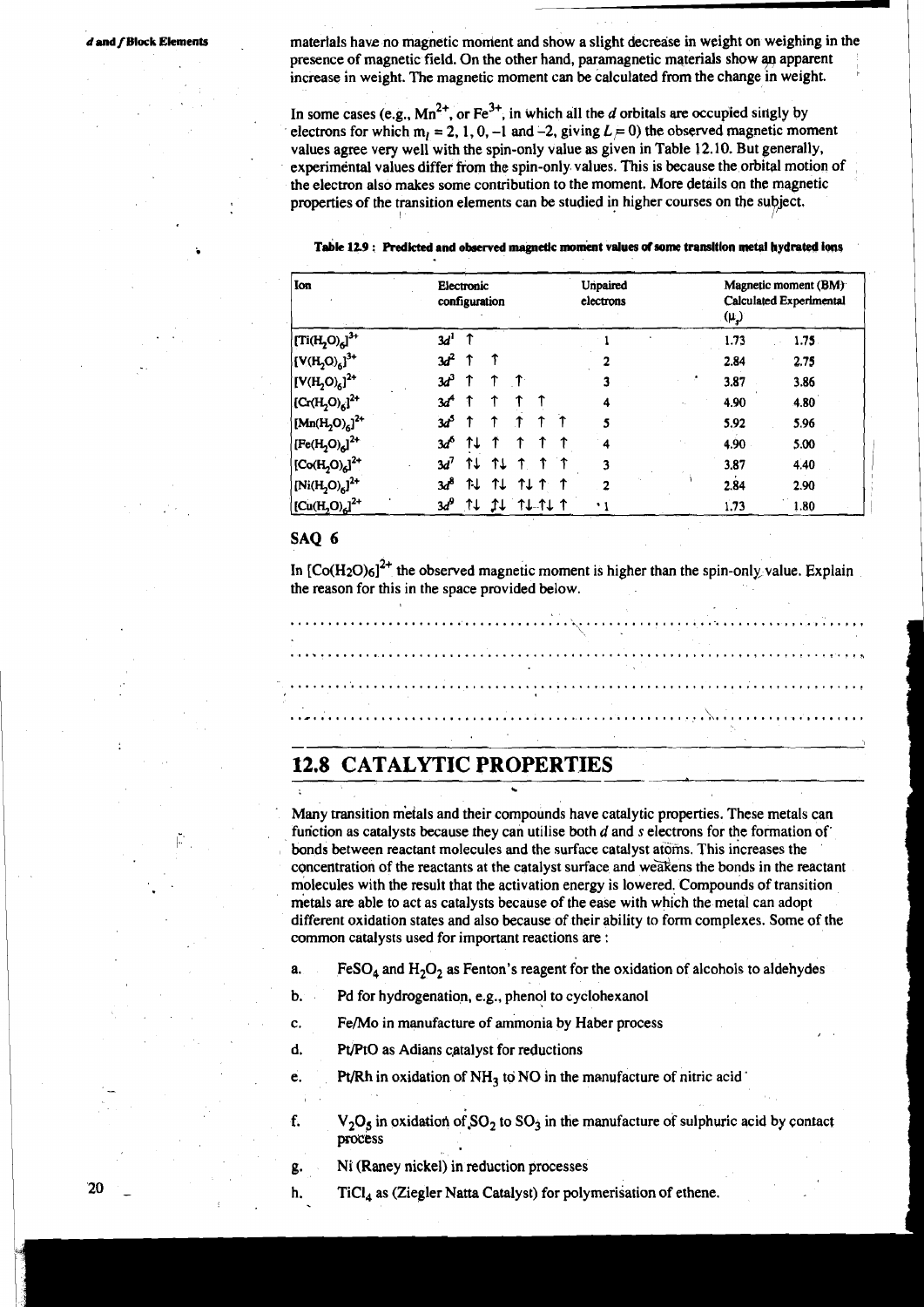Transition metals are important catalysts in biological systems. A number of transition **Transition Example 1** elements present in very small quantities in plants and animals are essential for the enzymes to function. For example, a cobalt atom lies at the centre of the vitamin **B** 12 coenzyme. Iron atoms are importantly involved in hemoglobin of blood and in the ferredoxins of **7,**  photosynthetic process. Both molybdenum and iron are contained in nitrogen fixing enzymes.

## **12.9 INTERSTITIAL COMPOUNDS iron, manganese, cobalt, zini nad**

Transition metals can trap some small atoms like hydrogen, boron, carbon, nitrogen, etc., in vacant spaces in their crystal lattice forming interstitial compounds. Carbon and nitrogen always occupy octahedral holes; hydrogen is smaller and always occupies tetrahedral holes. As only transition metals form such compounds, the  $d$  electrons are, therefore, presumably involved in the bonding. The structure of the metal often changes during the formation of such compounds. The composition of these compounds is generally non-stoichiometric, e.g., TiH1.73, **PdH0.56, VH0.56,** but may approach regular stoichiometry and a regular structure, e.g., Tic and **VN.** The later transition elements of the first series form non-stoichiometric carbides with irregular structures, such as  $Cr<sub>1</sub>C<sub>3</sub>$ , which are more reactive than the interstitial carbides of the early transition elements. These interstitial compounds are of much importance, e.g., carbon steels are interstitial iron-carbon compounds in which the interstitial carbon prevents the iron atoms from sliding over one another, making iron harder, stronger but more brittle.

## **12.10 SUMMARY**

Let us now summarise what we have learnt in this unit. This unit focuses on the transition metals and their characteristics. We have learnt about the electronic configuration of the transition elements and how the filling of the orbitals takes place with the increase in atomic number. We learnt that unlike the main group elements, the differentiating electron enters ' the penultimate  $(n-1)d$  orbital in transition metals. This reflects in the properties of the transition metals and the periodicity in their properties. In this unit we have studied the variation of size, density, volume, *meking* and boiling points, ionisation energy, electronegativity, electrode potential, oxidation states and reactivity of the transition metals. Besides these, a few of their properties like colour, magnetic properties, complex formation, catalytic properties and formation of interstitial compounds have also been discussed. Thus, besides gaining the basic understanding of transition metals, we have also learnt about their applications. We now understand why silver and gold are so extensively used in jewellery, why transition metals are used as catalysts, etc. Thus this unit outlines a broad aspect of the transition metals.

## **12.11 TERMINAL QUESTIONS**

1. How do the following properties vary in the transition elements?

- a) Atomic size
- b) Ionisation energy
- c) Stability of various oxidation states.
- $2.$ Why gold and silver are used for making ornaments?
- $\overline{3}$ . Explain the following
	- a) Mercury is a liquid.
	- b)  $TiO<sub>2</sub>$  is white but  $TiCl<sub>3</sub>$  is violet.
- Predict the spin-only magnetic moment for :
	- a) Fe<sup>2+</sup>
	- b)  $Mn^{7+}$
	- c) Cu<sup>+</sup>
	- d)  $\text{Ti}^{3+}$

**An enzyme is a biological catalyst**  which can bring about specific **chemical reactions. It is known :hot**  several transition metal ions. e.g.,<br>iron, manganese, cobalt, zinć and **molybdenum ions are involved in**   $$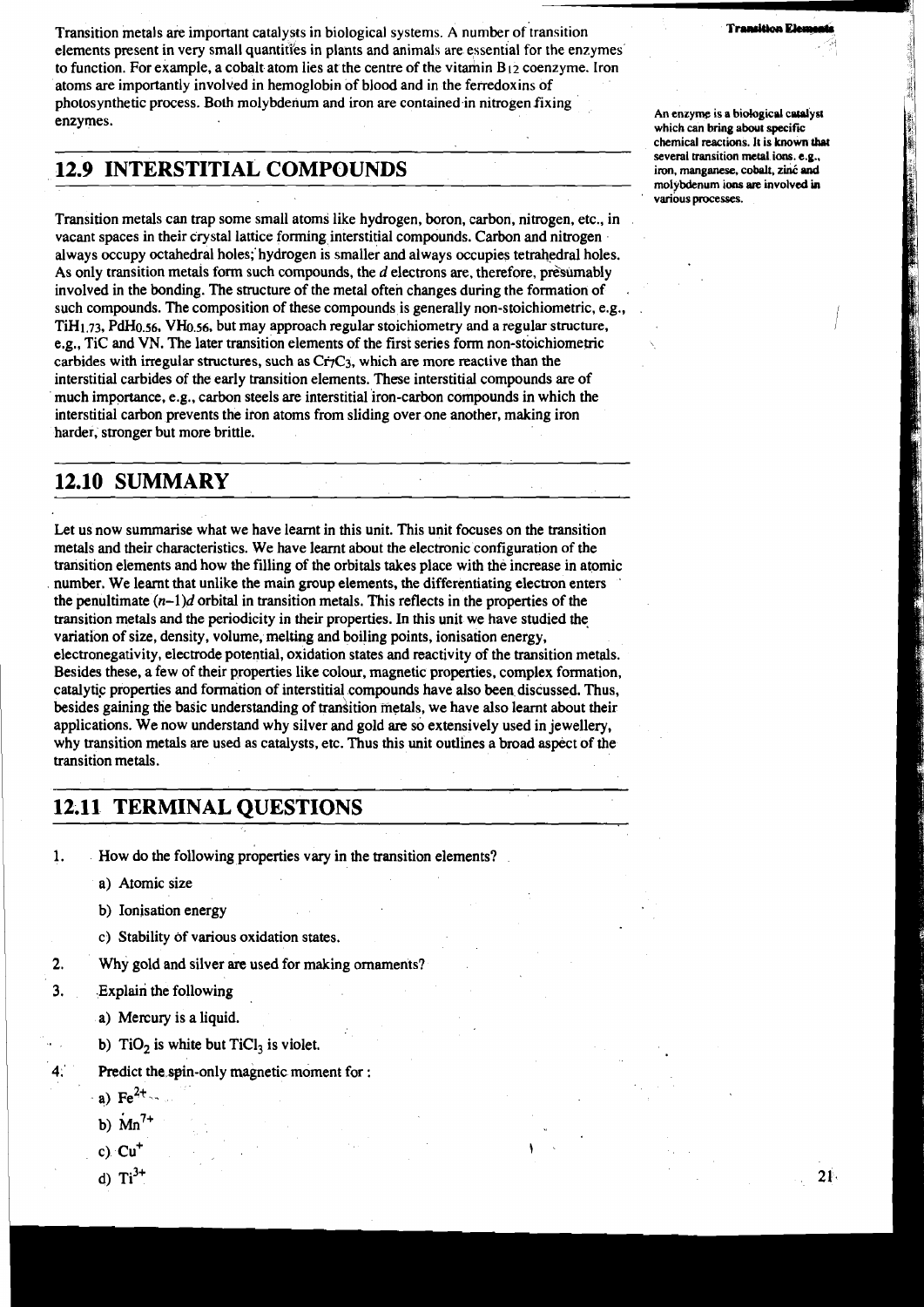**5.** Arrange each of the following groups of elements in order of increasing atomic size : (a) iron, osmium, ruthenium (b) molybdenum, strontium, zirconium (c) scandium, lanthanum, yttrium.

-

*6.* Which one of the following pairs is more stable?

a)  $CrO<sub>3</sub>$ , WO<sub>3</sub>

b)  $MnO<sub>4</sub>$ , ReO<sub>4</sub>

c)  $Cr^{2+}$ ,  $Cr^{3+}$ 

d)  $Mn^{2+}$ ,  $MnO<sub>4</sub>$ 

e)  $CrO<sub>4</sub><sup>2</sup>$ , MoO<sub>4</sub><sup>2</sup>

f)  $Mn_2O_7$ ,  $Re_2O_7$ 

g)  $V^{2+}$ ,  $VO_4^{3-}$ 

7. Which of the following tend to be an oxidising agent or a reducing agent?

a)  $Ti^{2+}$ 

b)  $CrO<sub>4</sub><sup>2</sup>$ 

d)  $MnO<sub>A</sub>$ 

8. Yttrium with chlorine does not form YCl or YCl<sub>2</sub> but only YCl<sub>3</sub>. How does this agree with the trends in stability of oxidation states?

**9.** Write a balanced equation for the reaction of each of the following elements with oxygen:

a. Scandium b. Titanium c. Vanadium d. Chromium e. Manganese f. Nickel g. Copper

## **12.12 ANSWERS.**

#### **Answers to Self Assessment Questions**

- **1.' a)** In transition series, the electrons enter the *d* orbitals which can accommodate ten electrons and therefore, there **are** ten elements in one transition series,
	- b) *3d* is at higher energy than *4s* at potassium, that is why the electron enters the 4s orbital instead of *3d* orbital.
	-
- 2. (i) Calcium<br>(ii) Titanium Titanium
	- . (iii) Molybdenum (iv) Iron
	-

 $3.$ 

22

Zn and Cd have electronic configuration  $[Ar]3d^{10}4s^2$  and  $[Kr]4d^{10}5s^2$ , respectively. Therefore, there is no unpaired electron for metallic bonding. Thus, these metals are soft

4. The oxidation number of osmium in  $OsO<sub>4</sub>$  is +8. The stability of higher oxidation states increases as we go down the group of the transition metals. Osmium being in third transition series is, therefore, stable in oxidation state  $+8$  and exists as  $OsO<sub>4</sub>$ .

5.  $Cu^{2+}$  in CuSO<sub>4</sub> has  $[Ar]3d^{9}4s^{0}$  configuration and its electron can be promoted to the half filled d orbital. Thus it can undergo  $d-d$  transition which absorbs mainly in the red region of the visible light and CuSO<sub>4</sub> appears blue in colour (blue is complementary colour of red). Because  $2n^{2+}$  in  $ZnSO_4$  has the configuration  $[Ar]3d^{10}4s^0$ , the transition of electron from one d orbital to another is not possible and no light is absorbed in the visible region of spectrum by  $ZnSO_4$  and therefore, it appars white..

The observed magnetic moment at times differs from that of the calculated spin-only

c)  $Cu<sup>+</sup>$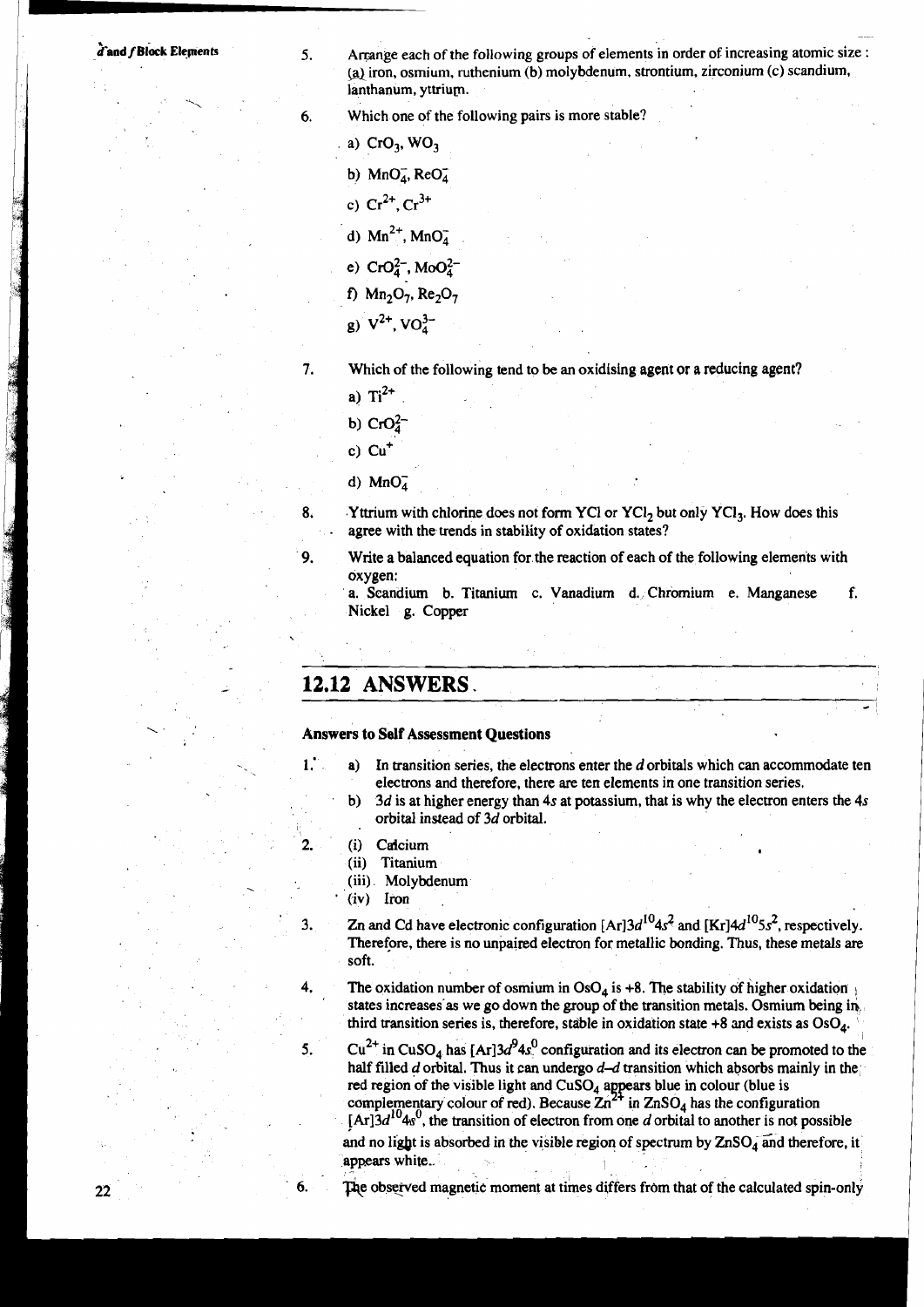**noment due to the contribution of orbital motion of the electrons. The <b>Transition Elements observed magnetic moment for**  $[Co(H_2O)_6]^2$ **<sup>+</sup> has contribution from the spin as well as orbital angular** momentum **d thus the observed magnetic moment is higher than the calculated spin-only magnetic moment.** 

#### **Answers to Terminal Questions**

- See the trends in properties.  $\mathbf{1}$
- **2** &cruse **of their noble** nature **gold and silver are used for making ornaments.**
- **3. a) Nometallic bond finmation** 
	-

|    |                     | b) Ti(IV) has $d^0$ configuration   |                                    |                    |
|----|---------------------|-------------------------------------|------------------------------------|--------------------|
|    | Ion                 | Electronic<br>configuration         | Number of<br>unpaired<br>electrons | Magnetic<br>moment |
|    | a) $\text{Fe}^{2+}$ | [Ar] $3d^64s^0$                     |                                    | 4.90 BM            |
| b) | $Mn^{7+}$           | [Ar] $3d^{0}4s^{0}$                 | 0                                  | 0 <sub>BM</sub>    |
| c) | $\mathbf{C}$        | [Ar] $3d^{10}4s^0$                  | 0                                  | 0 <sub>BM</sub>    |
|    | $\mathbf{T}^{3+}$   | [Ar]3d <sup>1</sup> 4s <sup>0</sup> |                                    | 1.73 BM            |

 $\mathbf{S}$ . a)  $Fe < Ru < Os$ 

6.

 $7.$ 

 $9.$ 

- b)  $Mo < Zr < Sr$
- c)  $Sc < Y < La$

(a) 
$$
WO_3
$$
 (b)  $ReO_4^-$  (c)  $Cr^{3+}$  (d)  $Man^{2+}$ 

- (e)  $MoO<sub>4</sub><sup>2</sup>$  (f) Re<sub>2</sub>O<sub>7</sub> (g) VO<sub>4</sub><sup>3</sup>
- **a) Reducing agent** 
	- **b) Oxidising agent**
	- **c) Reducing agent**
	- **d) Oxidising agent**

**Stability of high oxidation** . **state as we go down a group.** 8.

a)  $4Sc(s) + 3O_2(g)$  -  $2Sc_2O_3(s)$ 

b)  $\text{Ti}(s) + \text{O}_2(g) \longrightarrow \text{TiO}_2(s)$ 

- c)  $4(V)(s) + 5O_2(g) \longrightarrow 2V_2O_5(s)$
- d)  $4Cr(s) + 3O_2(g) \longrightarrow 2Cr_2O_3(s)$
- e)  $Mn(s) + O_2(g) \longrightarrow MnO_2(s)$
- f)  $2Ni(s) + O_2(g) \longrightarrow 2NiO(s)$
- g)  $2Cu(s) + O_2(g) \longrightarrow 2CuO(s)$